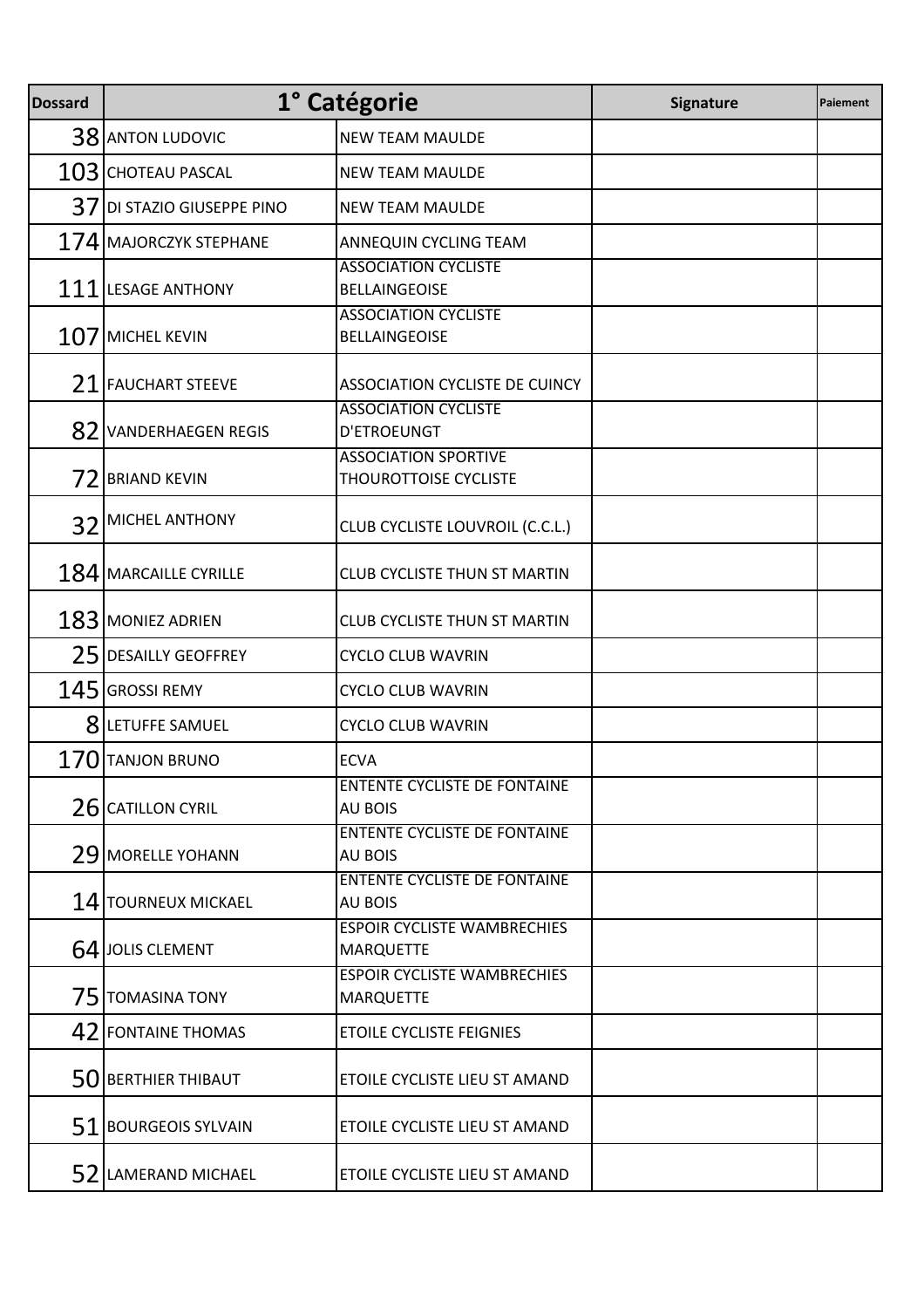| 55 LINDAUER FLORIAN         | ETOILE CYCLISTE LIEU ST AMAND                     |  |
|-----------------------------|---------------------------------------------------|--|
| $10$ PIAT JEREMY            | ETOILE CYCLISTE LIEU ST AMAND                     |  |
| 158 STIEVENART FRÉDÉRIC     | ETOILE CYCLISTE LIEU ST AMAND                     |  |
| 60 HAVET SEBASTIEN          | <b>GAZ ELEC CLUB DE DOUAI</b>                     |  |
| 36 DUHAMEL ARNAUD           | <b>MERICOURT TEAM 2</b>                           |  |
| 109 DI CARLO GIUSEPPE       | <b>NEW ORANGE TEAM BOUSBECQUE</b>                 |  |
| 66 NAMANE STEVE             | NEW ORANGE TEAM BOUSBECQUE                        |  |
| <b>BLONDEAU BENOIT</b>      | T.C.S.P. 59 - FERRIERE LA GRANDE                  |  |
| 112 MARECHAL GUILLAUME      | T.C.S.P. 59 - FERRIERE LA GRANDE                  |  |
| 80 BRASSART THEOPHILE       | TEAM B.B.L. HERGNIES                              |  |
| 81 SEMOULIN JOAKIM          | TEAM B.B.L. HERGNIES                              |  |
| 56 LAMARCHE FRANCK          | <b>TEAM DECOPUB PROVILLE</b>                      |  |
| 53 VEAUX CORENTIN           | TEAM LINK AND RIDE HERIN                          |  |
| <b>DARQUE JEAN FRANCOIS</b> | <b>TEAM SPECIALIZED LILLE</b>                     |  |
| 100 DEFOSSE HERVE           | <b>TEAM SPECIALIZED LILLE</b>                     |  |
| 18 DUFOUR JULIEN            | <b>TEAM SPECIALIZED LILLE</b>                     |  |
| 113 COMMONT DAVID           | U.S. HAM                                          |  |
| $108$ CAZE ALBAN            | UNION SPORTIVE SAINT ANDRE                        |  |
| 34 CHALAS JEAN PIERRE       | UNION SPORTIVE SAINT ANDRE                        |  |
| $16$ LALEU DAVID            | UNION SPORTIVE SAINT ANDRE                        |  |
| 58 MURRUZZU AURELIEN        | UNION SPORTIVE SAINT ANDRE                        |  |
| 142 CAILLEAU ANTHONY        | <b>UNION VELOCIPEDIQUE</b><br><b>FOURMISIENNE</b> |  |
| 70 LEFEVRE SEBASTIEN        | UNION VELOCIPEDIQUE<br><b>FOURMISIENNE</b>        |  |
| 146 DELEPLACE HADRIEN       | <b>VELO CLUB ROUBAIX</b>                          |  |
| 88 MEYS DAVID               | <b>VELO CLUB ROUBAIX</b>                          |  |
| $140$ GABEZ BAPTISTE        | <b>VELO CLUB SOLESMES</b>                         |  |
| 73 LORRIAUX JULIEN          | <b>VELO CLUB SOLESMES</b>                         |  |
| $182$ MASSON BAPTISTE       | <b>VELO CLUB SOLESMES</b>                         |  |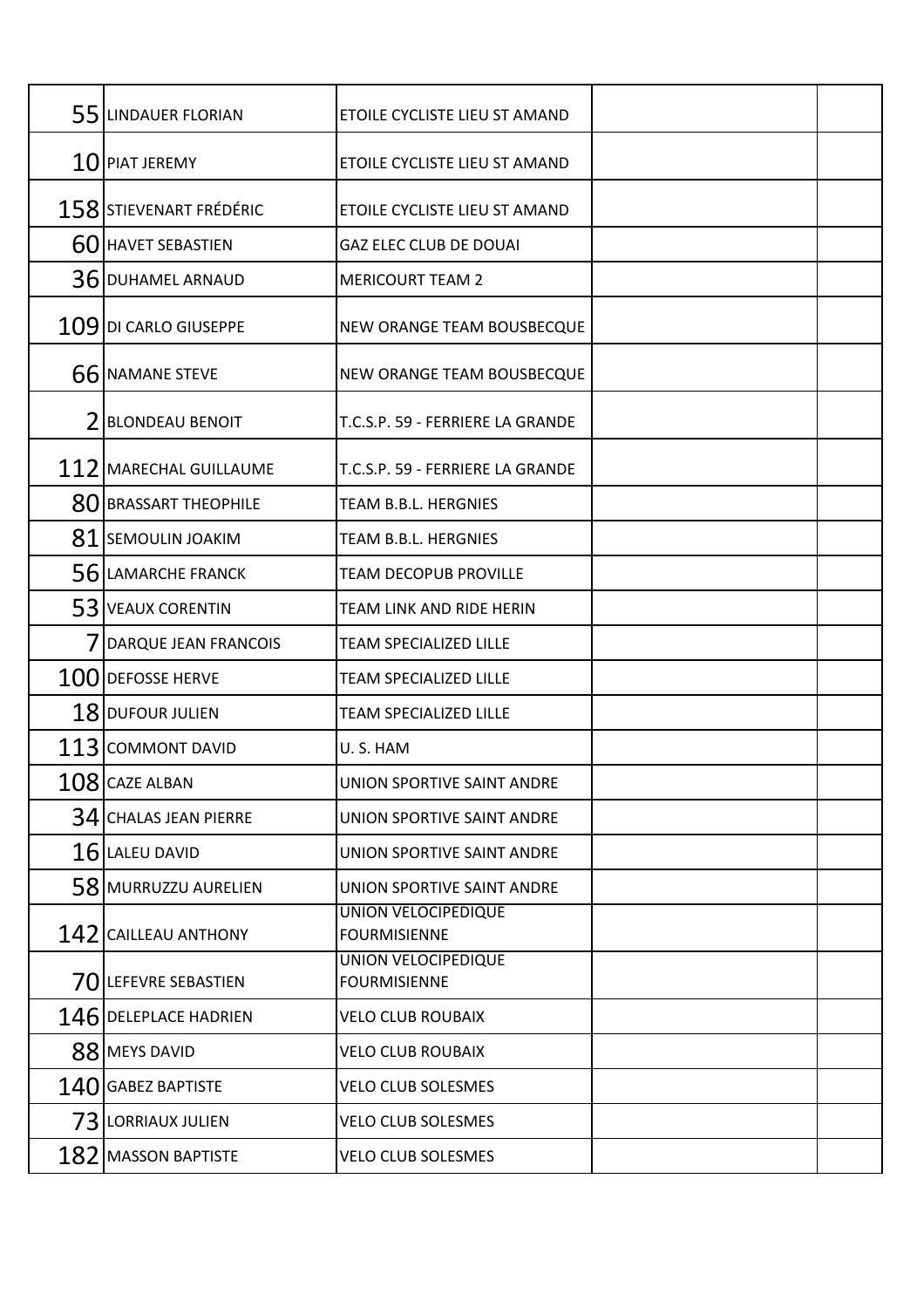| <b>Dossard</b> |                              | 2° Catégorie                                           | Signature | Paiement |
|----------------|------------------------------|--------------------------------------------------------|-----------|----------|
| 391            | <b>CASTIGLIONETI LAURENT</b> | <b>NEW TEAM MAULDE</b>                                 |           |          |
|                | 261 DRUART PASCAL            | <b>NEW TEAM MAULDE</b>                                 |           |          |
|                | 294 HOUREZ CEDRIC            | <b>NEW TEAM MAULDE</b>                                 |           |          |
|                | 214 MARTINEZ JÉRÔME          | <b>NEW TEAM MAULDE</b>                                 |           |          |
|                | 216 NIEDZWIECKI VINCENT      | <b>NEW TEAM MAULDE</b>                                 |           |          |
|                | 239 SIZAIRE VINCENT          | <b>NEW TEAM MAULDE</b>                                 |           |          |
| 241            | <b>VANAUBERG GAETAN</b>      | <b>NEW TEAM MAULDE</b>                                 |           |          |
|                | 354 MAHOUDAUX ETIENNE        | 52X11 HIRSON THIÉRACHE                                 |           |          |
|                | 370 BOS FABRICE              | <b>ASSOCIATION CYCLISTE</b><br><b>BELLAINGEOISE</b>    |           |          |
| 435I           | <b>COMBLIN JEROME</b>        | <b>ASSOCIATION CYCLISTE</b><br><b>BELLAINGEOISE</b>    |           |          |
|                | 368 IERA GIOVAMBATTISTA      | <b>ASSOCIATION CYCLISTE</b><br><b>BELLAINGEOISE</b>    |           |          |
| 359            | <b>HIERNAUX TANGUY</b>       | <b>ASSOCIATION CYCLISTE</b><br>D'ETROEUNGT             |           |          |
| 256            | <b>POUCET LAURENT</b>        | <b>ASSOCIATION CYCLISTE</b><br>D'ETROEUNGT             |           |          |
| 4571           | <b>VANDERHAEGEN MAEL</b>     | <b>ASSOCIATION CYCLISTE</b><br>D'ETROEUNGT             |           |          |
|                | 388 BASTIN JEREMY            | CERCLE OLYMPIQUE MARCOING                              |           |          |
|                | 739 RICHARD NICOLAS          | CERCLE OLYMPIQUE MARCOING                              |           |          |
|                | 314 LANSIAUX ANTHONY         | <b>CLUB CYCLISTE THUN ST MARTIN</b>                    |           |          |
|                | 227 RIGAUX JEAN JACQUES      | <b>CLUB CYCLISTE THUN ST MARTIN</b>                    |           |          |
|                | 421 KNOCKAERT JULIEN         | <b>CLUB CYCLISTE VERLINGHEM</b>                        |           |          |
|                | 458 LECLERCQ JEAN LOUIS      | <b>CYCLISME EN CAMBRESIS -</b><br>NEUVILLE ST REMY     |           |          |
|                | 209 BENOIT KEVIN             | <b>CYCLO CLUB BERGUES</b>                              |           |          |
|                | 404 POUBLANG CYRILLE         | <b>CYCLO CLUB BERGUES</b>                              |           |          |
|                | 343 HENNO FABRICE            | <b>CYCLO CLUB ORCHIES</b>                              |           |          |
| 221            | <b>OLEJNICZAK YANNICK</b>    | <b>CYCLO CLUB ORCHIES</b>                              |           |          |
|                | 377 PAUCHET AURORE           | <b>CYCLO CLUB WAVRIN</b>                               |           |          |
|                | 492 DUBRULE LAURENT          | <b>ESEG DOUAI</b>                                      |           |          |
|                | 345 REUTER SÉBASTIEN         | <b>ESEG DOUAI</b>                                      |           |          |
|                | 356 GRAVE SAMY               | <b>ESPOIR CYCLISTE WAMBRECHIES</b><br><b>MARQUETTE</b> |           |          |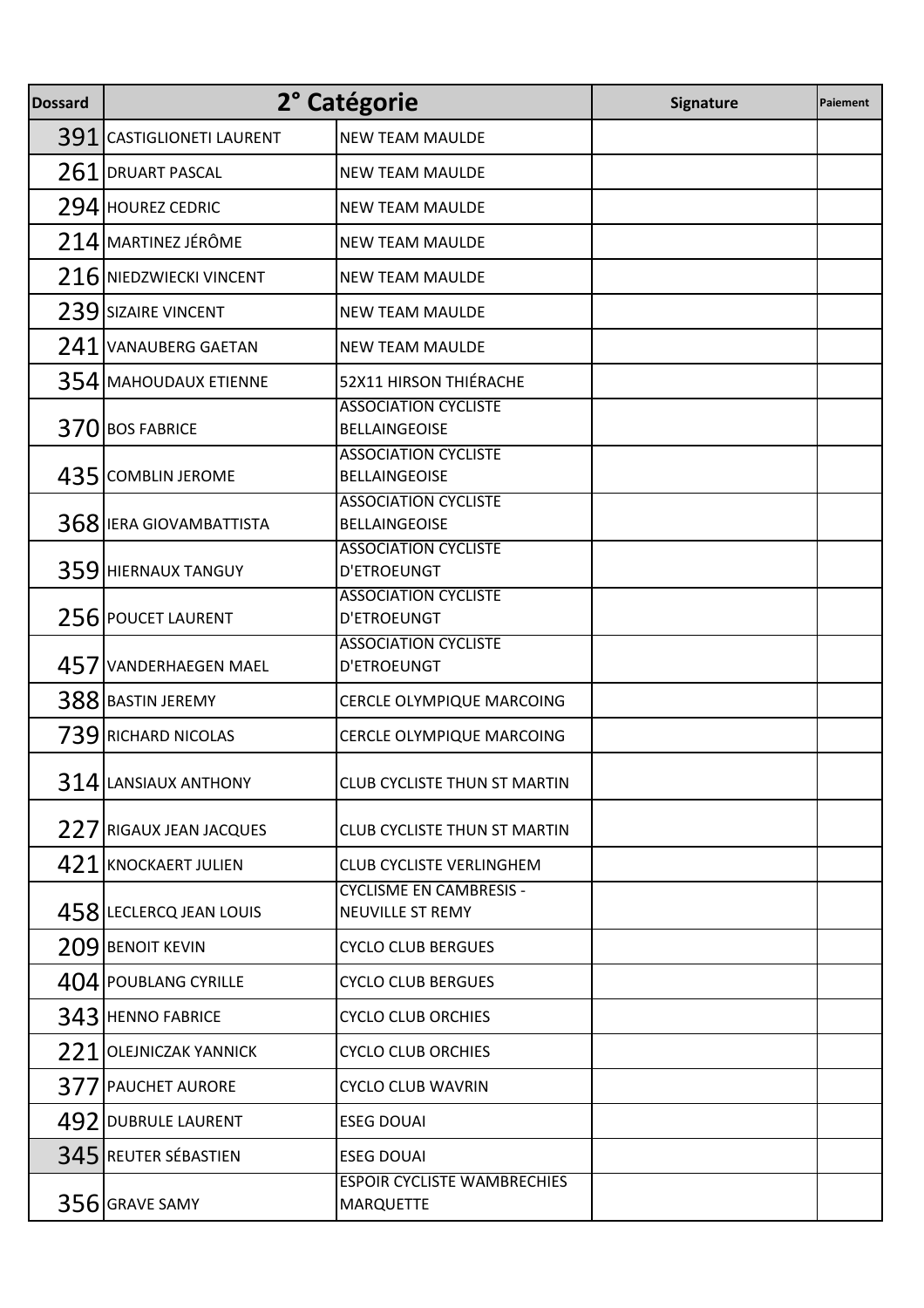|     |                          | <b>ESPOIR CYCLISTE WAMBRECHIES</b>          |  |
|-----|--------------------------|---------------------------------------------|--|
|     | 459 LABRE MAXIME         | <b>MARQUETTE</b>                            |  |
|     |                          | <b>ESPOIR CYCLISTE WAMBRECHIES</b>          |  |
|     | 252 LEBON CYRIL          | <b>MARQUETTE</b>                            |  |
|     | 257 RIBEAUCOURT YANNICK  | <b>ETOILE CYCLISTE FEIGNIES</b>             |  |
|     | 258 VINCENT ETIENNE      | ETOILE CYCLISTE FEIGNIES                    |  |
|     | 263 GLINEUR MICKAEL      | ETOILE CYCLISTE LIEU ST AMAND               |  |
|     | 387 TAISNE FABRICE       | ETOILE CYCLISTE LIEU ST AMAND               |  |
|     | 265 TISON CEDRIC         | ETOILE CYCLISTE LIEU ST AMAND               |  |
|     | 392 POTIER FREDERIC      | ETOILE CYCLISTE TOURCOING                   |  |
|     | 238 ROUZE ERIK           | ETOILE CYCLISTE TOURCOING                   |  |
|     | 390 HEUNET OLIVIER       | <b>GAZ ELEC CLUB DE DOUAI</b>               |  |
|     | 365 VANDERMEIREN MANUEL  | <b>GAZ ELEC CLUB DE DOUAI</b>               |  |
|     | 396 HELLOT FRANCOIS      | <b>HAVELUY CYCLO CLUB</b>                   |  |
|     | 223 LECCI PIERRE         | <b>HAVELUY CYCLO CLUB</b>                   |  |
|     | 246 POIRE JEREMY         | HENIN ETOILE CYCLISTE HENINOISE             |  |
|     | 366 BARATIER JULIEN      | LA PEDALE MADELEINOISE                      |  |
|     | 395 DUBUISSON ROMAIN     | MANQUEVILLE LILLERS CLUB<br><b>CYCLISTE</b> |  |
|     | 276 BELKEIR SLIMAN       | NEW ORANGE TEAM BOUSBECQUE                  |  |
| 277 | DI CARLO DAVID           | <b>NEW ORANGE TEAM BOUSBECQUE</b>           |  |
|     | 278 DI CARLO DONATO      | NEW ORANGE TEAM BOUSBECQUE                  |  |
|     | 279 DOOM HERVE           | <b>NEW ORANGE TEAM BOUSBECQUE</b>           |  |
| 322 | <b>DUPIRE REMI</b>       | <b>NEW ORANGE TEAM BOUSBECQUE</b>           |  |
|     | 236 HEBERT PIERRICK      | NEW ORANGE TEAM BOUSBECQUE                  |  |
| 281 | MESANS DIDIER            | <b>NEW ORANGE TEAM BOUSBECQUE</b>           |  |
|     | 289 VANWYNSBERGHE SAMUEL | <b>NEW ORANGE TEAM BOUSBECQUE</b>           |  |
|     | 456 DE VREESE ALEXIS     | RESILIENCE CLUB                             |  |
|     | 280 DOOM PATRICE         | ROUE D'OR COMINOISE                         |  |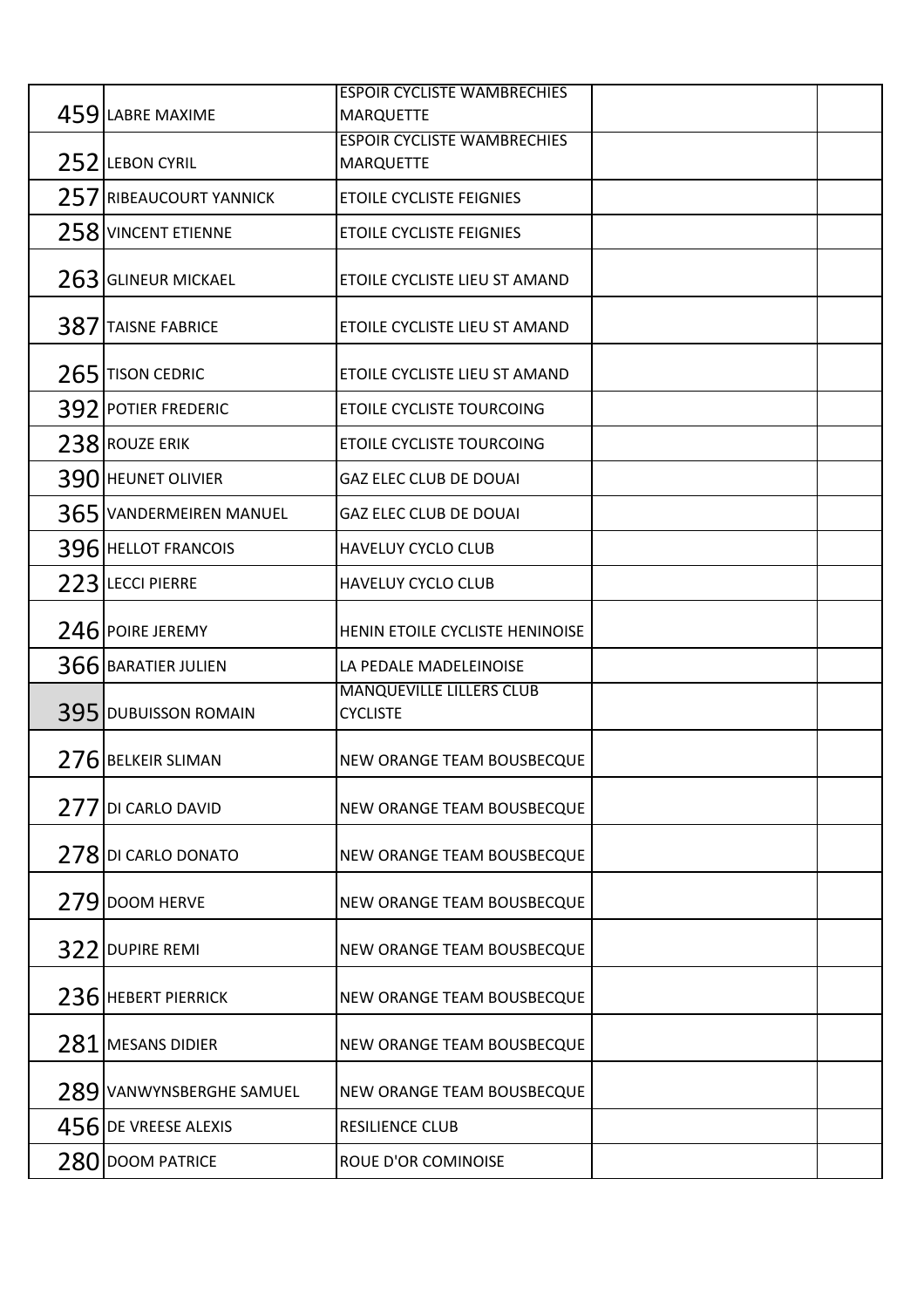|         | 398 PRISSETTE LUDIVINE   | T.C.S.P. 59 - FERRIERE LA GRANDE              |  |
|---------|--------------------------|-----------------------------------------------|--|
|         | 272 ROUSSEAU DIDIER      | T.C.S.P. 59 - FERRIERE LA GRANDE              |  |
|         | 316 FERRO ORAZIO         | TEAM B.B.L. HERGNIES                          |  |
|         | 334 JABLONSKI SEBASTIEN  | TEAM B.B.L. HERGNIES                          |  |
| 315     | <b>VANAUBERG EDDY</b>    | TEAM B.B.L. HERGNIES                          |  |
|         | 215 MOREIRA ANTOINE      | <b>TEAM BOUSIES</b>                           |  |
| 2831    | <b>CAILLARD ANTHONY</b>  | TEAM LINK AND RIDE HERIN                      |  |
|         | 305 BENAISSA FARID       | TEAM POLICE HDFN - ROUBAIX                    |  |
| 307     | <b>BOUDIN MATHIEU</b>    | TEAM POLICE HDFN - ROUBAIX                    |  |
| 4531    | <b>LECOLIER STEPHANE</b> | <b>TEAM SPECIALIZED LILLE</b>                 |  |
| 269     | <b>CHOQUET DAVID</b>     | UNION SPORTIVE SAINT ANDRE                    |  |
| 3281    | <b>CHOQUET JULIEN</b>    | UNION SPORTIVE SAINT ANDRE                    |  |
| 210     | <b>HERFEUIL ANTHONY</b>  | UNION SPORTIVE SAINT ANDRE                    |  |
|         | 274 LEVAS LAURENT        | UNION SPORTIVE VALENCIENNES<br><b>MARLY</b>   |  |
|         | 455 MASCRET FREDERIC     | UNION SPORTIVE VALENCIENNES<br><b>MARLY</b>   |  |
|         | 320 SAUVAGE FRANCOIS     | VELO CLUB DE L'ESCAUT ANZIN                   |  |
| 3621    | <b>COUTELARD MATHYS</b>  | <b>VELO CLUB SOLESMES</b>                     |  |
|         | 371 DELCOURT VINCENT     | VELO CLUB UNION HALLUIN                       |  |
|         | 319 PENSERINI FABIEN     | VELO CLUB UNION HALLUIN                       |  |
|         | 372 TECHEL GREGORY       | VELO CLUB UNION HALLUIN                       |  |
|         | 259 MONIER LOIC          | VELO SPRINT DE L'OSTREVENT -<br>AUBERCHICOURT |  |
| # $N/A$ |                          |                                               |  |
| # $N/A$ |                          |                                               |  |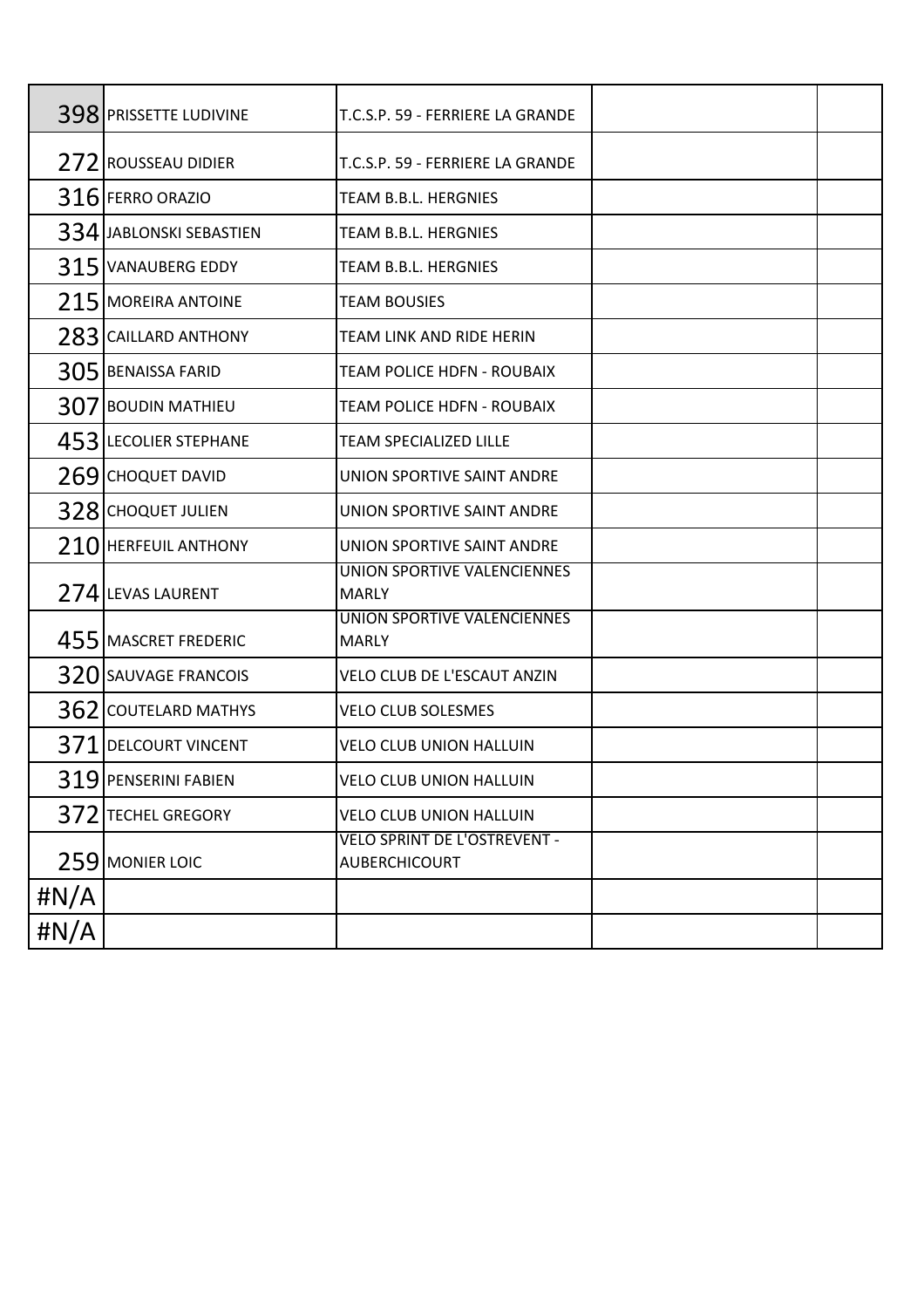| <b>Dossard</b> |                              | 3° Catégorie                                                                                | Signature | Paiement |
|----------------|------------------------------|---------------------------------------------------------------------------------------------|-----------|----------|
|                | 750 DUPUIS VALENTIN          | <b>NEW TEAM MAULDE</b>                                                                      |           |          |
|                | 815 VOLPOET NICOLAS          | ANNEQUIN CYCLING TEAM                                                                       |           |          |
|                | 643 SCHIAVONE VIRGILIO       | AS HELLEMMES CYCLISME                                                                       |           |          |
|                | 744 BENDLEWSKI RICHARD       | <b>ASSOCIATION CYCLISTE</b><br><b>BELLAINGEOISE</b>                                         |           |          |
| 537            | <b>HAIDON PASCAL</b>         | <b>ASSOCIATION CYCLISTE</b><br><b>BELLAINGEOISE</b>                                         |           |          |
|                | 825 RIBEAUCOURT JEAN JACQUES | <b>ASSOCIATION CYCLISTE</b><br><b>BELLAINGEOISE</b><br><b>ASSOCIATION CYCLISTE PREUX AU</b> |           |          |
|                | 761 LALOUETTE PHILIPPE       | <b>BOIS</b>                                                                                 |           |          |
|                | 790 KWIATKOWSKI SYLVAIN      | <b>ASSOCIATION SPORTIVE</b><br>VELOCIPEDIQUE LA LONGUEVILLE                                 |           |          |
|                | 506 BLEUZET GREGORIE         | <b>BAPAUME CLUB CYCLISTE</b>                                                                |           |          |
|                | 793 LELONG CEDRIC            | CLUB CYCLISTE LOUVROIL (C.C.L.)                                                             |           |          |
|                | 639 MICHEL STEPHANE          | CLUB CYCLISTE LOUVROIL (C.C.L.)                                                             |           |          |
|                | 502 CARDON . DAVID           | <b>CYCLO CLUB ORCHIES</b>                                                                   |           |          |
|                | 532 DUSART PIERRE            | <b>CYCLO CLUB ORCHIES</b>                                                                   |           |          |
|                | 851 HENNOCQ FRANCOIS         | <b>CYCLO CLUB ORCHIES</b>                                                                   |           |          |
|                | 787 LEMAITRE JULES           | <b>CYCLO CLUB ORCHIES</b>                                                                   |           |          |
|                | 864 MARTINACHE AXEL          | <b>CYCLO CLUB ORCHIES</b>                                                                   |           |          |
|                | $615$ MA?S LOUIS             | <b>CYCLO CLUB WAVRIN</b>                                                                    |           |          |
|                | 623 SERE BENJAMIN            | <b>CYCLO CLUB WAVRIN</b>                                                                    |           |          |
|                | 650 SERE MARC                | <b>CYCLO CLUB WAVRIN</b>                                                                    |           |          |
|                | 649 VANWAELSCAPPEL GUILLAUME | <b>CYCLO CLUB WAVRIN</b>                                                                    |           |          |
|                | 653 VANWAELSCAPPEL JEROME    | <b>CYCLO CLUB WAVRIN</b>                                                                    |           |          |
|                | 780 CALCUS FRANCK            | <b>ECVA</b>                                                                                 |           |          |
|                | 549 NOGARD ALEXANDRE         | <b>ESEG DOUAI</b>                                                                           |           |          |
|                | 796 PASSARD FRANÇOIS         | <b>ESEG DOUAI</b>                                                                           |           |          |
|                | 545 ROUSSEL ALEXIS           | <b>ESEG DOUAI</b>                                                                           |           |          |
|                | 879 BEGHIN JEREMY            | <b>ESPOIR CYCLISTE WAMBRECHIES</b><br><b>MARQUETTE</b>                                      |           |          |
|                | 571 CODDEVILLE KENNY         | <b>ESPOIR CYCLISTE WAMBRECHIES</b><br><b>MARQUETTE</b>                                      |           |          |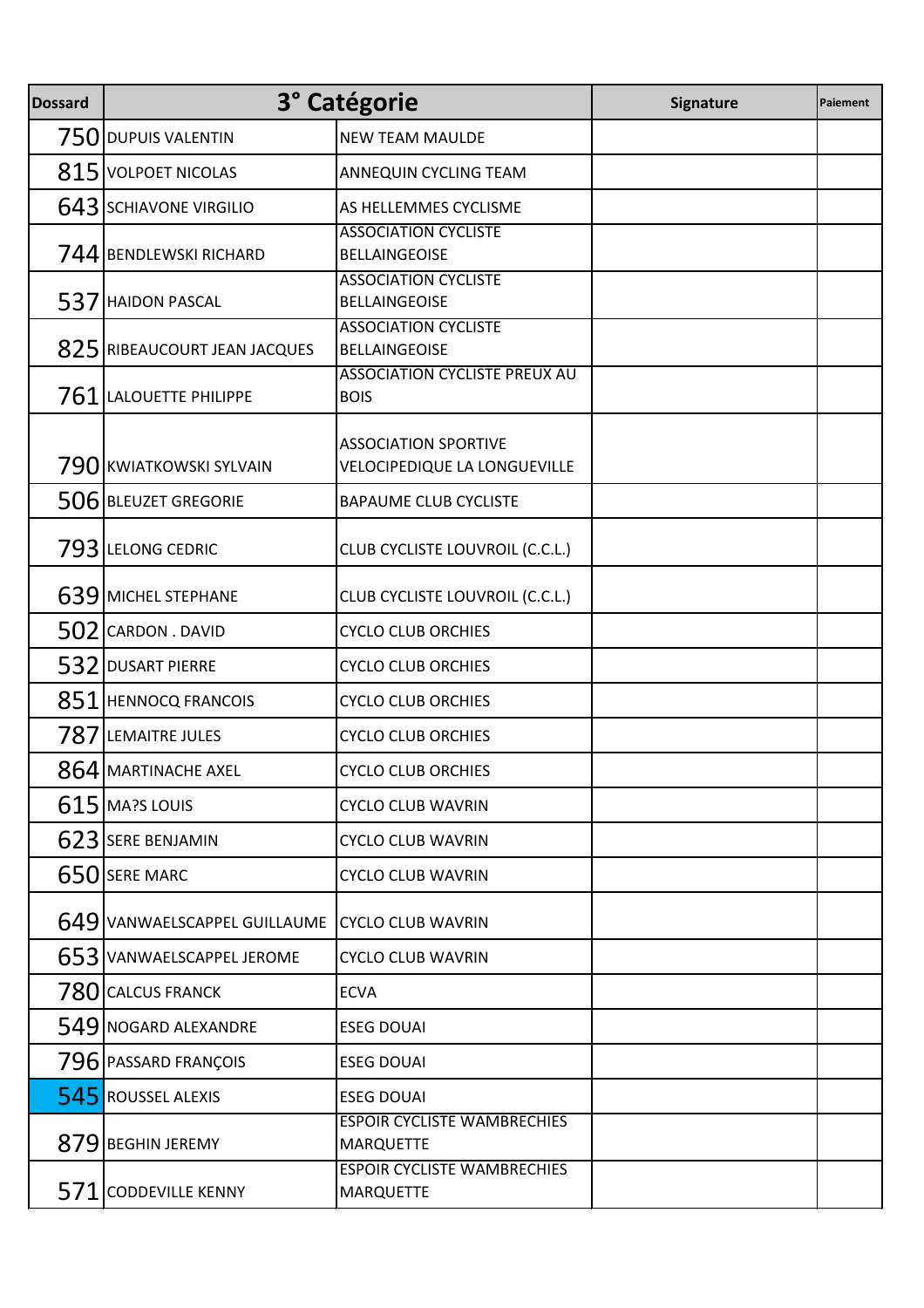|     |                          | <b>ESPOIR CYCLISTE WAMBRECHIES</b>                 |  |
|-----|--------------------------|----------------------------------------------------|--|
|     | 572 CODDEVILLE RUDY      | <b>MARQUETTE</b>                                   |  |
|     |                          | <b>ESPOIR CYCLISTE WAMBRECHIES</b>                 |  |
|     | 535 DEVYNCK MATTHIEU     | <b>MARQUETTE</b>                                   |  |
|     |                          | <b>ESPOIR CYCLISTE WAMBRECHIES</b>                 |  |
|     | 824 SION CORENTIN        | <b>MARQUETTE</b>                                   |  |
|     | 585 DAYE OLIVIER         | ETOILE CYCLISTE FEIGNIES                           |  |
|     | 533 FLAMENT LOICK        | ETOILE CYCLISTE FEIGNIES                           |  |
|     | 556 POLVENT GREGORY      | ETOILE CYCLISTE FEIGNIES                           |  |
|     | 563 POLVENT STEPHANE     | <b>ETOILE CYCLISTE FEIGNIES</b>                    |  |
|     | 592 POT FREDERIC         | <b>ETOILE CYCLISTE FEIGNIES</b>                    |  |
|     | 595 SART SEBASTIEN       | <b>ETOILE CYCLISTE FEIGNIES</b>                    |  |
|     | 518 CORNU ANDREAS        | ETOILE CYCLISTE LIEU ST AMAND                      |  |
|     | 996 DHAINAUT ALAN        | ETOILE CYCLISTE LIEU ST AMAND                      |  |
|     | 666 BARENNE LAURENT      | ETOILE CYCLISTE TOURCOING                          |  |
|     | 609 DOZIERE MICHAEL      | <b>GAZ ELEC CLUB DE DOUAI</b>                      |  |
|     | 757 HARDY JEAN PHILIPPE  | LA CHERIZIENNE - VILLE DE<br><b>CHAUNY</b>         |  |
|     | 865 MONCLERCQ THOMAS     | LA CHERIZIENNE - VILLE DE<br><b>CHAUNY</b>         |  |
|     | 672 LACROIX DAVID        | LINSELLES CYCLISME                                 |  |
|     | 675 SIX SEBASTIEN        | LINSELLES CYCLISME                                 |  |
|     | 676 TIAGO SEBASTIAN      | LINSELLES CYCLISME                                 |  |
|     | 802 VERHAEGHE THOMAS     | LINSELLES CYCLISME                                 |  |
|     | 874 MARTIN DOCILE        | MANQUEVILLE LILLERS CLUB<br><b>CYCLISTE</b>        |  |
|     | 855 MARTIN FABIEN        | <b>MANQUEVILLE LILLERS CLUB</b><br><b>CYCLISTE</b> |  |
|     | 576 VANDEN TORREN MAXIME | <b>MANQUEVILLE LILLERS CLUB</b><br><b>CYCLISTE</b> |  |
|     | 829 CESAR BENOIT         | NEW ORANGE TEAM BOUSBECQUE                         |  |
| 637 | <b>DONDAINE PASCAL</b>   | NEW ORANGE TEAM BOUSBECQUE                         |  |
|     | 527 AMIOT YOANN          | SAULZOIR MONTRECOURT CYCLING<br><b>CLUB</b>        |  |
|     | 530 CHEVAL EDDY          | SAULZOIR MONTRECOURT CYCLING<br><b>CLUB</b>        |  |
|     |                          | SAULZOIR MONTRECOURT CYCLING                       |  |
|     | 747 DUFOUR MICHEL        | <b>CLUB</b>                                        |  |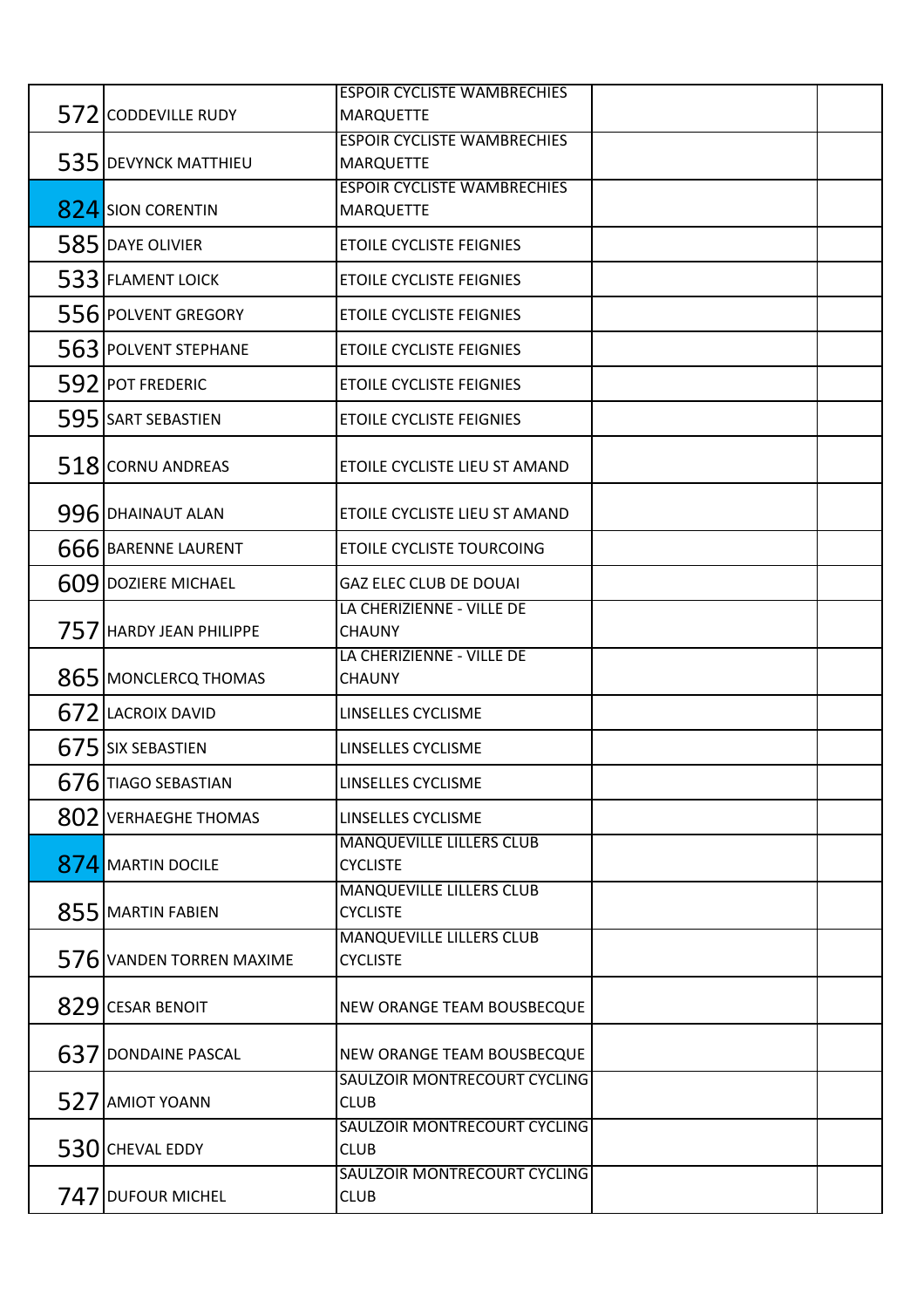|      |                          | SAULZOIR MONTRECOURT CYCLING                |  |
|------|--------------------------|---------------------------------------------|--|
| 7511 | <b>FRANCOIS GERALD</b>   | <b>CLUB</b>                                 |  |
|      |                          | SAULZOIR MONTRECOURT CYCLING                |  |
|      | 698 LARGEAU FREDERIC     | <b>CLUB</b>                                 |  |
|      |                          | SAULZOIR MONTRECOURT CYCLING                |  |
|      | 873 LESUR ANTHONY        | <b>CLUB</b>                                 |  |
|      | 681 DELY ANTHONY         | TEAM B.B.L. HERGNIES                        |  |
|      | 737 LHOIR DOMINIQUE      | TEAM B.B.L. HERGNIES                        |  |
|      | 570 THOMAS MATTHIAS      | TEAM B.B.L. HERGNIES                        |  |
|      | 541 DELOT GRÉGORY        | TEAM BIKE PRESEAU                           |  |
| 861  | LOMBARD SULLIVAN         | <b>TEAM BIKE PRESEAU</b>                    |  |
|      | 763 BARROIS HUGO         | TEAM DECOPUB PROVILLE                       |  |
|      | 525 DEFER OLIVIER        | <b>TEAM SPECIALIZED LILLE</b>               |  |
|      | 869 LEFEBVRE JEAN-DANIEL | U.C. CAPELLOISE FOURMIES                    |  |
|      | 654 ROBERT BENJAMIN      | U.C. CAPELLOISE FOURMIES                    |  |
|      | 805 PRZESZLO YANNICK     | UNION CYCLISTE SOLRE LE<br>CHATEAU          |  |
|      | 538 AUSSEMS JEAN-YVES    | UNION SPORTIVE SAINT ANDRE                  |  |
|      | 501 BOUTONNE FRÉDÉRIC    | UNION SPORTIVE SAINT ANDRE                  |  |
| 610  | <b>DROLET PHILIPPE</b>   | UNION SPORTIVE SAINT ANDRE                  |  |
|      | 775 FLAHAUT MARCEL       | UNION SPORTIVE SAINT ANDRE                  |  |
|      | 630 LOISELEUX JACKY      | UNION SPORTIVE SAINT ANDRE                  |  |
|      | 716 MORENVAL BERTRAND    | UNION SPORTIVE SAINT ANDRE                  |  |
|      | 608 THIERCELIN CYRIL     | UNION SPORTIVE SAINT ANDRE                  |  |
|      | 602 VERDIN FLAVIEN       | UNION SPORTIVE SAINT ANDRE                  |  |
|      | 627 GOLINVAL LUCAS       | UNION SPORTIVE VALENCIENNES<br><b>MARLY</b> |  |
|      |                          | UNION VELOCIPEDIQUE                         |  |
| 7071 | <b>CONTESSE FREDERIC</b> | <b>FOURMISIENNE</b>                         |  |
|      | 754 DRUESNE DAMIEN       | UNION VELOCIPEDIQUE<br><b>FOURMISIENNE</b>  |  |
|      |                          | UNION VELOCIPEDIQUE                         |  |
|      | 903 HENNEBIQUE CLEMENT   | <b>FOURMISIENNE</b>                         |  |
|      | 904 THEODORE NICOLAS     | UNION VELOCIPEDIQUE<br><b>FOURMISIENNE</b>  |  |
|      | 781 CARON FABRICE        | <b>VELO CLUB AMANDINOIS</b>                 |  |
|      | 919 DEBLIQUI PASCAL      | <b>VELO CLUB AMANDINOIS</b>                 |  |
|      | 544 LEFEVRE TOM          | VELO CLUB BAVAISIEN                         |  |
|      |                          |                                             |  |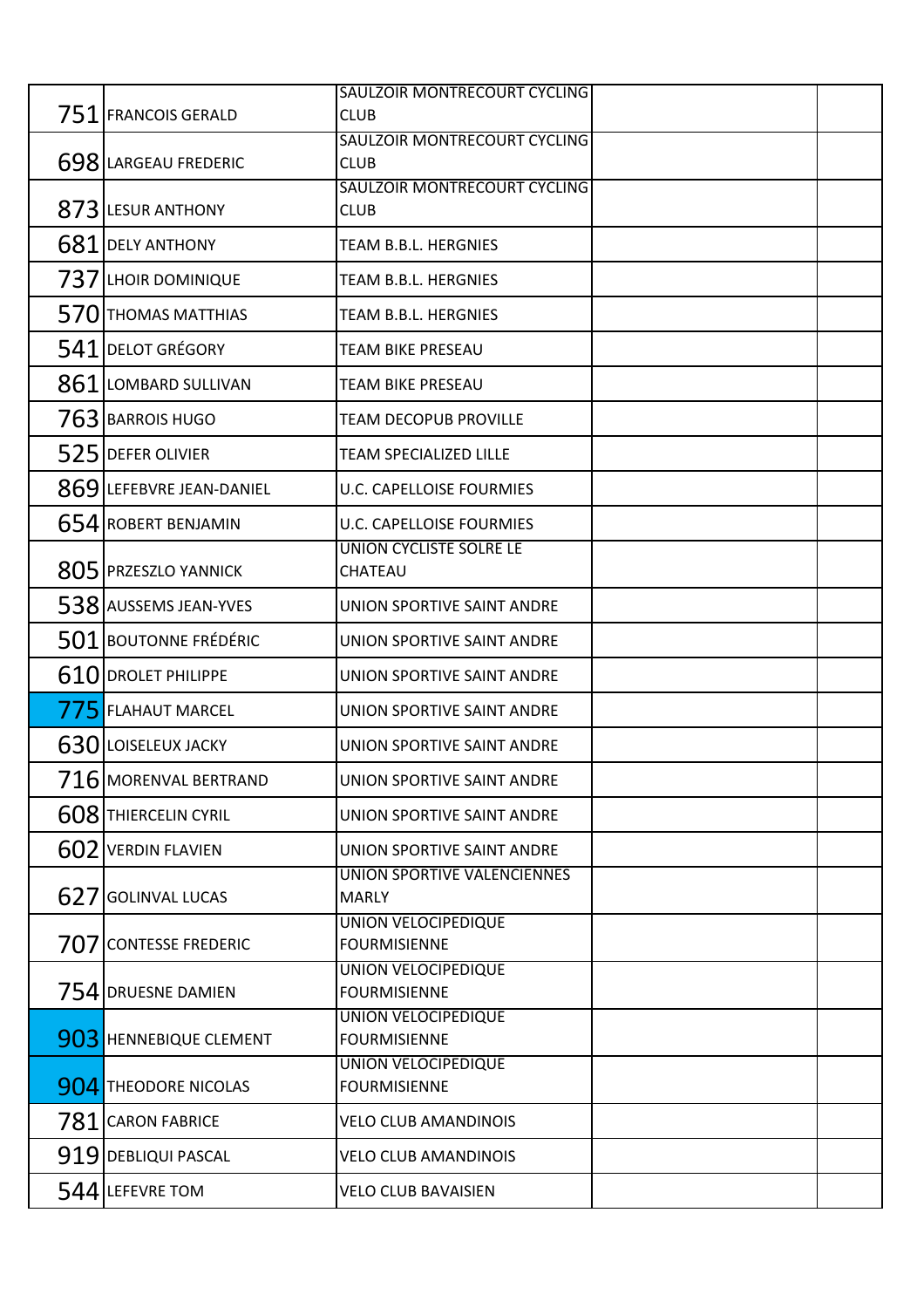|              | 740 MELICE DAVID           | <b>VELO CLUB BAVAISIEN</b>     |  |
|--------------|----------------------------|--------------------------------|--|
|              | 916 PEQUIGNOT CLEMENT      | VELO CLUB DE L'ESCAUT ANZIN    |  |
|              | 806 SIMON RÉMY             | VELO CLUB DE LEWARDE (VCL)     |  |
|              | 782 DAVAINE HUGUES         | <b>VELO CLUB ROUBAIX</b>       |  |
|              | 803 ZWIERZCHIEWSKI ZDZILAW | <b>VELO CLUB ROUBAIX</b>       |  |
|              | 635 BIANCUCCI MARIO        | VELO CLUB UNION HALLUIN        |  |
|              | 997 DEPREZ BENJAMIN        | VELO CLUB UNION HALLUIN        |  |
|              | 709 DUJARDIN LAURENT       | VELO CLUB UNION HALLUIN        |  |
|              | 694 GEORGES BENOIT         | VELO CLUB UNION HALLUIN        |  |
|              | 860 VERQUAIN PASCAL        | <b>VELO CLUB UNION HALLUIN</b> |  |
|              | 770 DELPLANQUE DYLAN       | <b>VELO SPRINT BOUCHAIN</b>    |  |
| 821          | DORGE AURELIEN             | <b>VELO SPRINT BOUCHAIN</b>    |  |
|              | 584 HELLE FABRICE          | <b>VELO SPRINT BOUCHAIN</b>    |  |
|              | 633 QUERTANT CHRISTOPHE    | <b>VELO SPRINT BOUCHAIN</b>    |  |
| #N/A         |                            |                                |  |
| # $N/A$      |                            |                                |  |
| $\sharp N/A$ |                            |                                |  |
| # $N/A$      |                            |                                |  |
| # $N/A$      |                            |                                |  |
| $\sharp N/A$ |                            |                                |  |
| #N/A         |                            |                                |  |
| $\sharp N/A$ |                            |                                |  |
| #N/A         |                            |                                |  |
| #N/A         |                            |                                |  |
| #N/A         |                            |                                |  |
| #N/A         |                            |                                |  |
| #N/A         |                            |                                |  |
| #N/A         |                            |                                |  |
| #N/A         |                            |                                |  |
| #N/A         |                            |                                |  |
| #N/A         |                            |                                |  |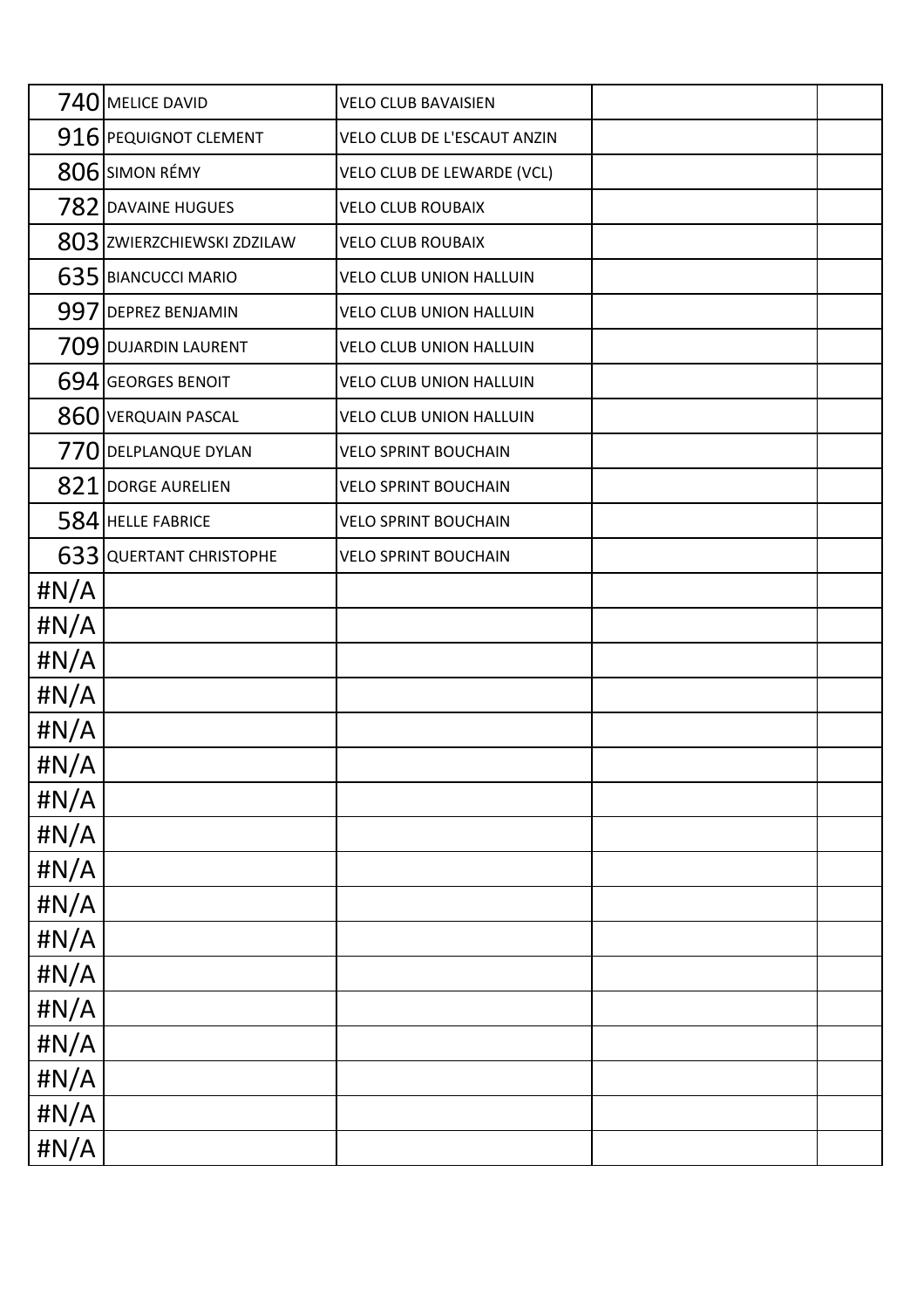| <b>Dossard</b> | 4° Catégorie [GS]           |                                                                            | <b>Signature</b> | Paiement |
|----------------|-----------------------------|----------------------------------------------------------------------------|------------------|----------|
|                | $1036$ DIAS XAVIER          | <b>NEW TEAM MAULDE</b>                                                     |                  |          |
|                | $1162$ GABEZ ANDRÉ          | <b>NEW TEAM MAULDE</b>                                                     |                  |          |
|                | 1099 BOUCLY ERIC            | AMICALE LAIQUE SPORTIVE<br><b>ROEULX</b>                                   |                  |          |
|                | 1137 BOURLET ERIC           | <b>AMICALE LAIQUE SPORTIVE</b><br><b>ROEULX</b>                            |                  |          |
|                | 1145 CADENES PIERRE         | <b>AMICALE LAIQUE SPORTIVE</b><br><b>ROEULX</b><br>AMICALE LAIQUE SPORTIVE |                  |          |
|                | 1072 DENEQUE DANIEL         | <b>ROEULX</b><br><b>AMICALE LAIQUE SPORTIVE</b>                            |                  |          |
|                | 1098 GUISLAIN NICOLAS       | <b>ROEULX</b>                                                              |                  |          |
|                | $1127$ ZYCH ALAIN           | AS HELLEMMES CYCLISME                                                      |                  |          |
|                | 1186 BROUTIN ERIC           | <b>ASSOCIATION CYCLISTE DE CUINCY</b>                                      |                  |          |
| 1117           | <b>CANDAS DIDIER</b>        | <b>BAPAUME CLUB CYCLISTE</b>                                               |                  |          |
|                | 1146 CORCY JEAN-MARC        | <b>CC VILLENEUVE ST GERMAIN</b><br><b>SOISSONS AISNE</b>                   |                  |          |
| 1031           | <b>LASSON VINCENT</b>       | CERCLE OLYMPIQUE MARCOING                                                  |                  |          |
|                | 1094 DECOCK PHILIPPE        | <b>CLUB CYCLISTE THUN ST MARTIN</b>                                        |                  |          |
|                | $1076$ KNOCKAERT BRUNO      | CLUB CYCLISTE VERLINGHEM                                                   |                  |          |
|                | $1084$ KNOCKAERT CELINE     | <b>CLUB CYCLISTE VERLINGHEM</b>                                            |                  |          |
|                | $1074$ CAVALLA GILLES       | <b>CYCLO CLUB ORCHIES</b>                                                  |                  |          |
|                | 1132 LABALETTE VINCENT      | <b>CYCLO CLUB WAVRIN</b>                                                   |                  |          |
|                | $1152$ PEYTAVI MARIE        | <b>CYCLO CLUB WAVRIN</b>                                                   |                  |          |
|                | 1026 TONDELIER DIDIER       | <b>CYCLO CLUB WAVRIN</b>                                                   |                  |          |
|                | 1133 CROMMELINCK PATRICK    | <b>CYCLOS RANDONNEURS LA BASSEE</b>                                        |                  |          |
|                | 1037 LABRE FRANÇOIS         | <b>ESPOIR CYCLISTE WAMBRECHIES</b><br><b>MARQUETTE</b>                     |                  |          |
|                | 1147 FONTAINE STEPHANE      | <b>ETOILE CYCLISTE FEIGNIES</b>                                            |                  |          |
|                | 1128 CANU CHRISTIAN         | <b>ETOILE CYCLISTE TOURCOING</b>                                           |                  |          |
|                | 1045 GOCHON CEDRIC          | <b>ETOILE CYCLISTE TOURCOING</b>                                           |                  |          |
|                | 1177 EROUART CHARLES        | HARNES VELO CLUB HARNESIEN                                                 |                  |          |
|                | $1051$ NIDAM ALI            | HARNES VELO CLUB HARNESIEN                                                 |                  |          |
|                | $1008$ GAVERIAUX. CHRISTIAN | <b>HAVELUY CYCLO CLUB</b>                                                  |                  |          |
|                | $1140$ JADAS REGIS          | <b>HAVELUY CYCLO CLUB</b>                                                  |                  |          |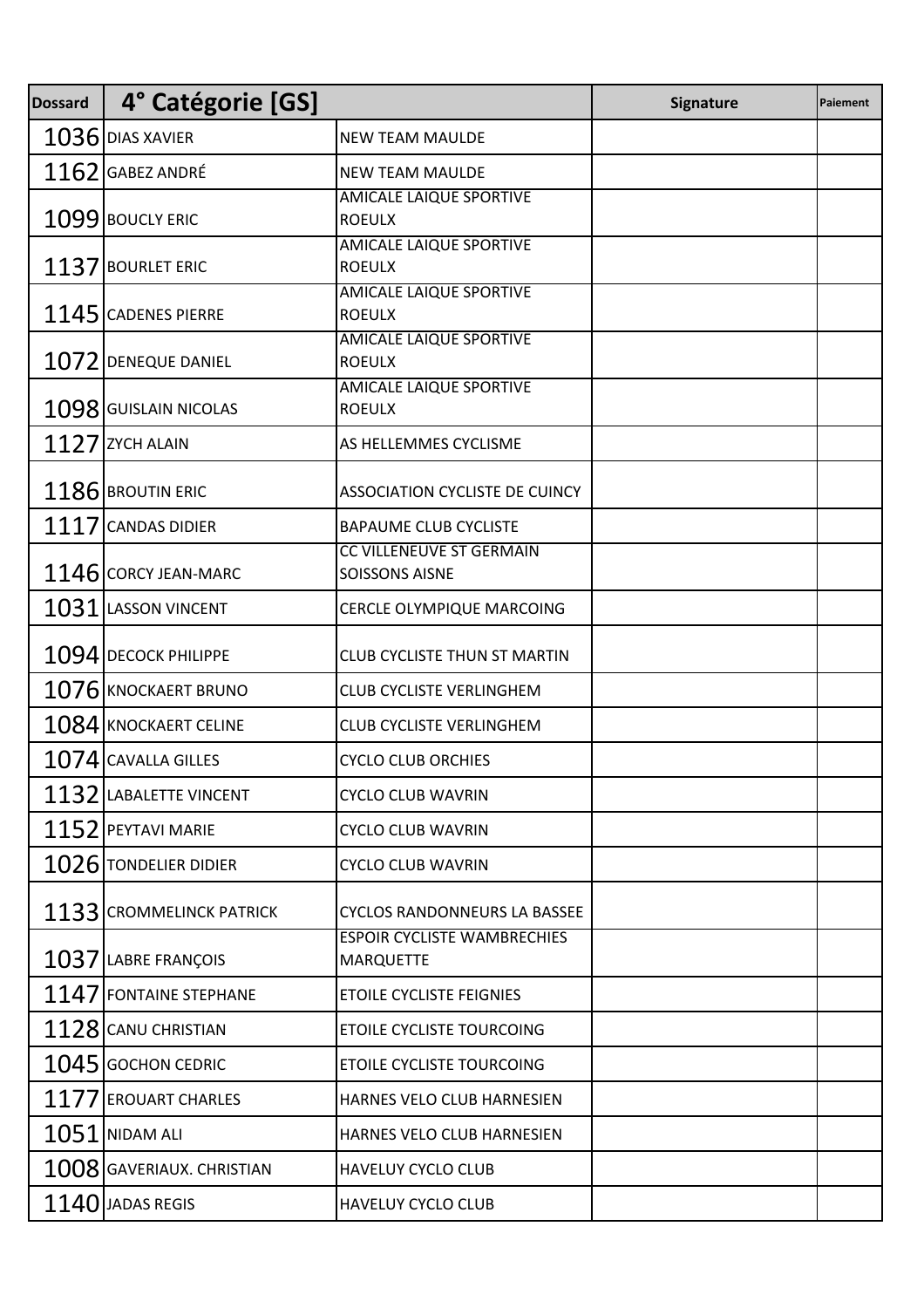|      | 1194 LEWANDOWSKI ERIC         | <b>HAVELUY CYCLO CLUB</b>                               |  |
|------|-------------------------------|---------------------------------------------------------|--|
|      | 1010 NEVEU FRANCK             | HAVELUY CYCLO CLUB                                      |  |
|      | 1154 COCHET DIDIER            | LA CHERIZIENNE - VILLE DE<br><b>CHAUNY</b>              |  |
|      | 1086 CALIMACHE RONALD         | LINSELLES CYCLISME                                      |  |
|      | 1192 LAZARO BARTOLOME         | LINSELLES CYCLISME                                      |  |
|      | 1199 VERHAEGHE ALEXANDRE      | LINSELLES CYCLISME                                      |  |
|      | 1078 WARLOUZET FRANCIS        | <b>LOOS EN GOHELLE VELO CLUB</b><br><b>LOOSSOIS</b>     |  |
|      | 1069 LECOUSTRE ANDRE          | <b>OUTREAU CLUB SPORTIF</b><br><b>OUTRELOIS (C.S.O)</b> |  |
|      | 1075 DELECLUSE JUSTINE        | <b>RESILIENCE CLUB</b>                                  |  |
|      | $1073$ CYHANYK MICHEL         | SAULZOIR MONTRECOURT CYCLING<br><b>CLUB</b>             |  |
|      | 1065 STAQUET AURELIEN         | SAULZOIR MONTRECOURT CYCLING<br><b>CLUB</b>             |  |
|      | 1088 VANAUBERG HERVE          | TEAM B.B.L. HERGNIES                                    |  |
|      | 1020 DELOT CHRISTIAN          | TEAM BIKE PRESEAU                                       |  |
|      | $1032$ DEBRABANT DIDIER       | <b>TEAM BOUSIES</b>                                     |  |
|      | $1027$ ROLLAND PASCAL         | <b>TEAM BOUSIES</b>                                     |  |
|      | $1059$ CLICHET YVES           | <b>TEAM DECOPUB PROVILLE</b>                            |  |
|      | 1013 HAVREZ JEAN MARIE        | TEAM LINK AND RIDE HERIN                                |  |
| 1131 | <b>OSSART PHILIPPE</b>        | TEAM LINK AND RIDE HERIN                                |  |
|      | 1108 BERNIER STEPHANE         | <b>U.C. CAPELLOISE FOURMIES</b>                         |  |
|      | 1083 GRODZKI PASCAL           | <b>U.C. CAPELLOISE FOURMIES</b>                         |  |
|      | 1081 ROBERT EMMANUEL          | <b>U.C. CAPELLOISE FOURMIES</b>                         |  |
|      | 1174 ROBERT FRANCK            | <b>U.C. CAPELLOISE FOURMIES</b>                         |  |
|      | $1025$ LADEN PATRICE          | UNION CYCLISTE WATTIGNIES                               |  |
|      | 1110 VANDENBOSSCHE PASCAL     | UNION CYCLISTE WATTIGNIES                               |  |
|      | $1047$ CIEPLIK BERNARD        | UNION SPORTIVE SAINT ANDRE                              |  |
|      | 1004 DINGREVILLE JEAN-JACQUES | UNION SPORTIVE SAINT ANDRE                              |  |
|      | $1048$ MALLET DAVID           | UNION SPORTIVE SAINT ANDRE                              |  |
|      | $1058$ SIMOENS JEAN-LUC       | UNION SPORTIVE SAINT ANDRE                              |  |
|      | 1198 VANDENDORPE JACKY        | UNION SPORTIVE SAINT ANDRE                              |  |
|      | 1061 DEBELS ROBERT            | UNION SPORTIVE VALENCIENNES<br><b>MARLY</b>             |  |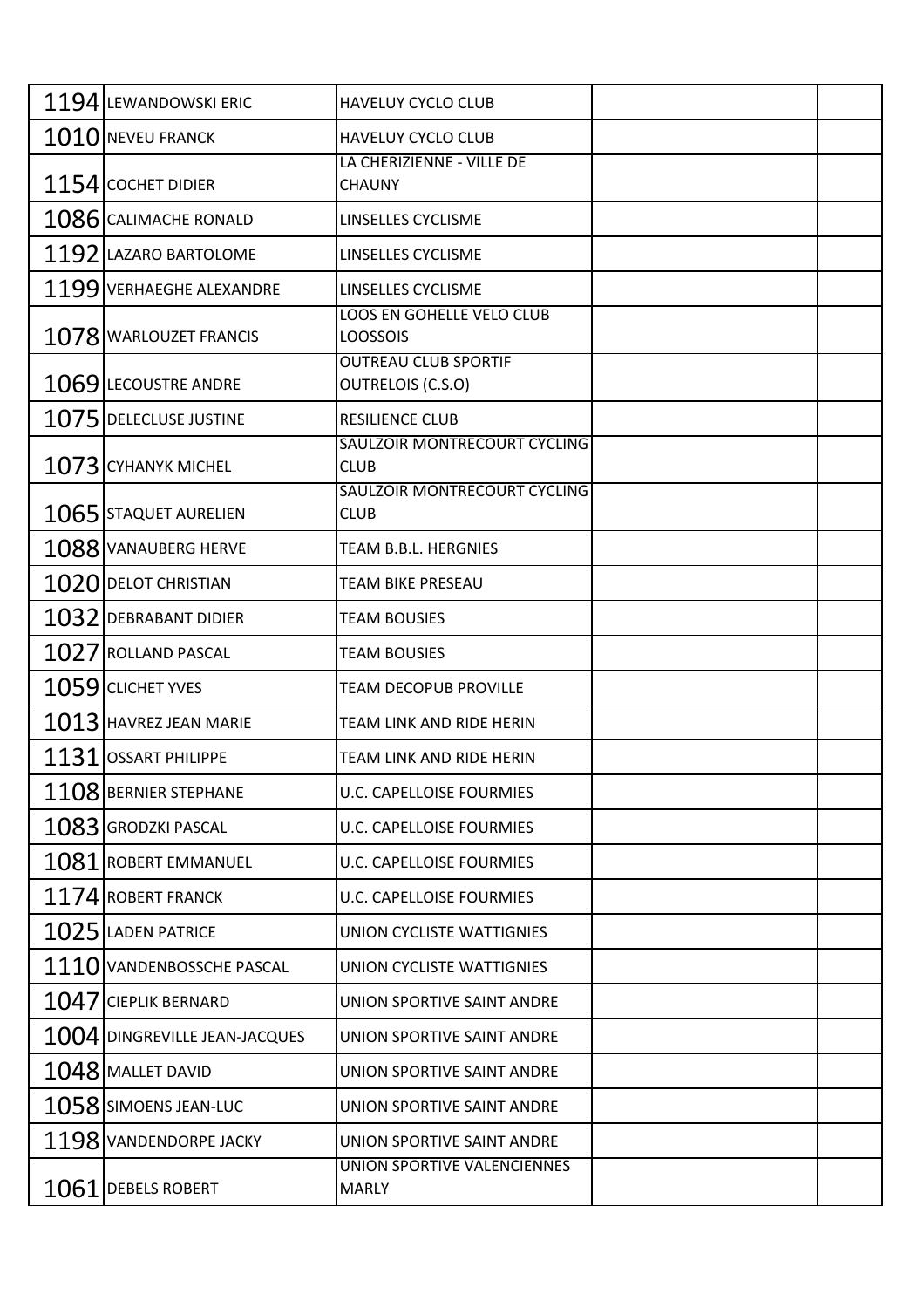|                           | UNION SPORTIVE VALENCIENNES                                                                                                                                         |                                                                                                                                                                                                                |
|---------------------------|---------------------------------------------------------------------------------------------------------------------------------------------------------------------|----------------------------------------------------------------------------------------------------------------------------------------------------------------------------------------------------------------|
| 1030 DEMARQUE JÉRÔME      | <b>MARLY</b>                                                                                                                                                        |                                                                                                                                                                                                                |
|                           | UNION SPORTIVE VALENCIENNES                                                                                                                                         |                                                                                                                                                                                                                |
|                           |                                                                                                                                                                     |                                                                                                                                                                                                                |
|                           |                                                                                                                                                                     |                                                                                                                                                                                                                |
|                           |                                                                                                                                                                     |                                                                                                                                                                                                                |
|                           |                                                                                                                                                                     |                                                                                                                                                                                                                |
|                           |                                                                                                                                                                     |                                                                                                                                                                                                                |
| 1150 VALBERT FLAVIEN      | <b>MARLY</b>                                                                                                                                                        |                                                                                                                                                                                                                |
|                           | UNION SPORTIVE VALENCIENNES                                                                                                                                         |                                                                                                                                                                                                                |
| 1052 VANDERMOSTEN CHARLES | <b>MARLY</b>                                                                                                                                                        |                                                                                                                                                                                                                |
|                           | UNION SPORTIVE VALENCIENNES                                                                                                                                         |                                                                                                                                                                                                                |
|                           |                                                                                                                                                                     |                                                                                                                                                                                                                |
|                           |                                                                                                                                                                     |                                                                                                                                                                                                                |
|                           |                                                                                                                                                                     |                                                                                                                                                                                                                |
|                           | VELO CLUB DE L'ESCAUT ANZIN                                                                                                                                         |                                                                                                                                                                                                                |
| 1203 PAGANO BERNARD       | <b>VELO CLUB HORNAING</b>                                                                                                                                           |                                                                                                                                                                                                                |
| 1134 PETTE MELANIE        | <b>VELO CLUB ROUBAIX</b>                                                                                                                                            |                                                                                                                                                                                                                |
| $1044$ GARD DENIS         | <b>VELO CLUB SOLESMES</b>                                                                                                                                           |                                                                                                                                                                                                                |
| 1093 MARTIN DAVID         | <b>VELO CLUB SOLESMES</b>                                                                                                                                           |                                                                                                                                                                                                                |
| $1124$ MARTIN ERIC        | <b>VELO CLUB SOLESMES</b>                                                                                                                                           |                                                                                                                                                                                                                |
|                           | <b>VELO SPORT NIVERNAIS MORVAN</b>                                                                                                                                  |                                                                                                                                                                                                                |
|                           | <b>VELO SPRINT DE L'OSTREVENT -</b>                                                                                                                                 |                                                                                                                                                                                                                |
| 1141 LANDAS MARION        | AUBERCHICOURT                                                                                                                                                       |                                                                                                                                                                                                                |
|                           |                                                                                                                                                                     |                                                                                                                                                                                                                |
|                           |                                                                                                                                                                     |                                                                                                                                                                                                                |
|                           |                                                                                                                                                                     |                                                                                                                                                                                                                |
|                           |                                                                                                                                                                     |                                                                                                                                                                                                                |
|                           |                                                                                                                                                                     |                                                                                                                                                                                                                |
|                           |                                                                                                                                                                     |                                                                                                                                                                                                                |
|                           |                                                                                                                                                                     |                                                                                                                                                                                                                |
|                           |                                                                                                                                                                     |                                                                                                                                                                                                                |
|                           |                                                                                                                                                                     |                                                                                                                                                                                                                |
|                           |                                                                                                                                                                     |                                                                                                                                                                                                                |
|                           | 1103 DUPONT RONALD<br>1091 GEORGES OLIVIER<br>1063 LEVAS MARCEL<br>1079 WUYTS DOMINIQUE<br>1190 GRICOURT ALAIN<br>1196 THORLET YANNICK<br>1178 VILLAIN JEAN-JACQUES | <b>MARLY</b><br>UNION SPORTIVE VALENCIENNES<br><b>MARLY</b><br>UNION SPORTIVE VALENCIENNES<br><b>MARLY</b><br>UNION SPORTIVE VALENCIENNES<br><b>MARLY</b><br><b>UNION VELOCIPEDIQUE</b><br><b>FOURMISIENNE</b> |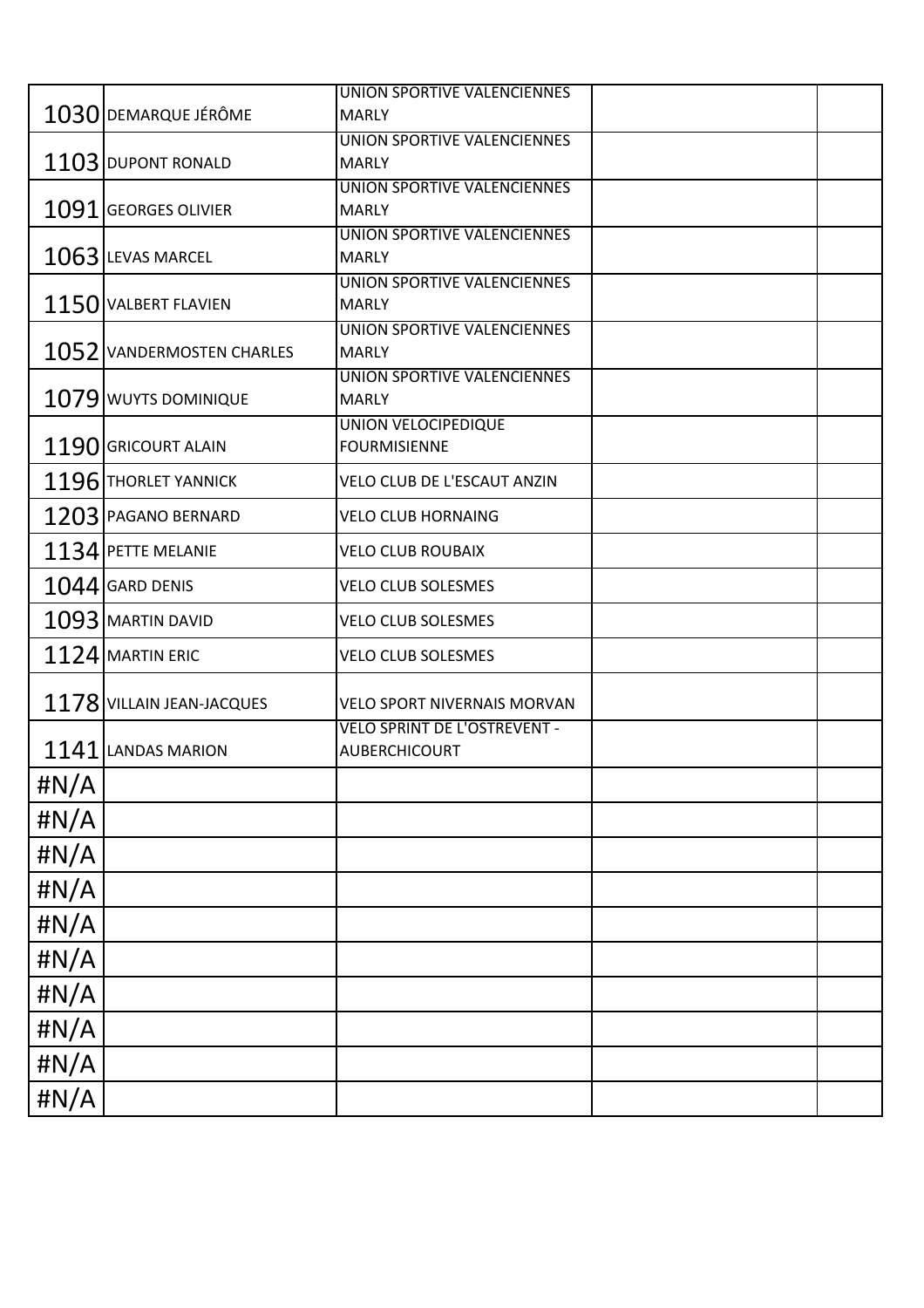| <b>Dossard</b> | <b>Cadets</b>              |                                                        | <b>Signature</b> | Paiement |
|----------------|----------------------------|--------------------------------------------------------|------------------|----------|
|                | 1419 LABALETTE ELIE        | <b>CYCLO CLUB WAVRIN</b>                               |                  |          |
|                | 1410 MASSIN ALEXANDRE      | <b>ESEG DOUAI</b>                                      |                  |          |
|                | 1441 FAURE NATHANAEL       | <b>ESPOIR CYCLISTE WAMBRECHIES</b><br><b>MARQUETTE</b> |                  |          |
|                | 1485 RACOUSSOT MAXENCE     | <b>ESPOIR CYCLISTE WAMBRECHIES</b><br><b>MARQUETTE</b> |                  |          |
|                | 1411 GIRDARY-RAMSSAMY AXEL | <b>ETOILE CYCLISTE FEIGNIES</b>                        |                  |          |
|                | 1460 GOCHON VALENTIN       | <b>ETOILE CYCLISTE TOURCOING</b>                       |                  |          |
|                | 1407 LECOLIER LOUIS        | <b>TEAM SPECIALIZED LILLE</b>                          |                  |          |
|                | 1466 CHOQUET PIERRE        | UNION SPORTIVE SAINT ANDRE                             |                  |          |
|                | 1404 FEDERBE AXEL          | UNION SPORTIVE VALENCIENNES<br><b>MARLY</b>            |                  |          |
|                | 1472 DELEPLACE JULES       | <b>VELO CLUB ROUBAIX</b>                               |                  |          |
|                | 1403 DELSARTE MATHIS       | <b>VELO CLUB SOLESMES</b>                              |                  |          |
| #N/A           |                            |                                                        |                  |          |
| # $N/A$        |                            |                                                        |                  |          |
| # $N/A$        |                            |                                                        |                  |          |
| # $N/A$        |                            |                                                        |                  |          |
| # $N/A$        |                            |                                                        |                  |          |
| # $N/A$        |                            |                                                        |                  |          |
| # $N/A$        |                            |                                                        |                  |          |
| # $N/A$        |                            |                                                        |                  |          |
| $\sharp N/A$   |                            |                                                        |                  |          |
| $\sharp N/A$   |                            |                                                        |                  |          |
| $\sharp N/A$   |                            |                                                        |                  |          |
| $\sharp N/A$   |                            |                                                        |                  |          |
| $\sharp N/A$   |                            |                                                        |                  |          |
| $\sharp N/A$   |                            |                                                        |                  |          |
| $\sharp N/A$   |                            |                                                        |                  |          |
| $\sharp N/A$   |                            |                                                        |                  |          |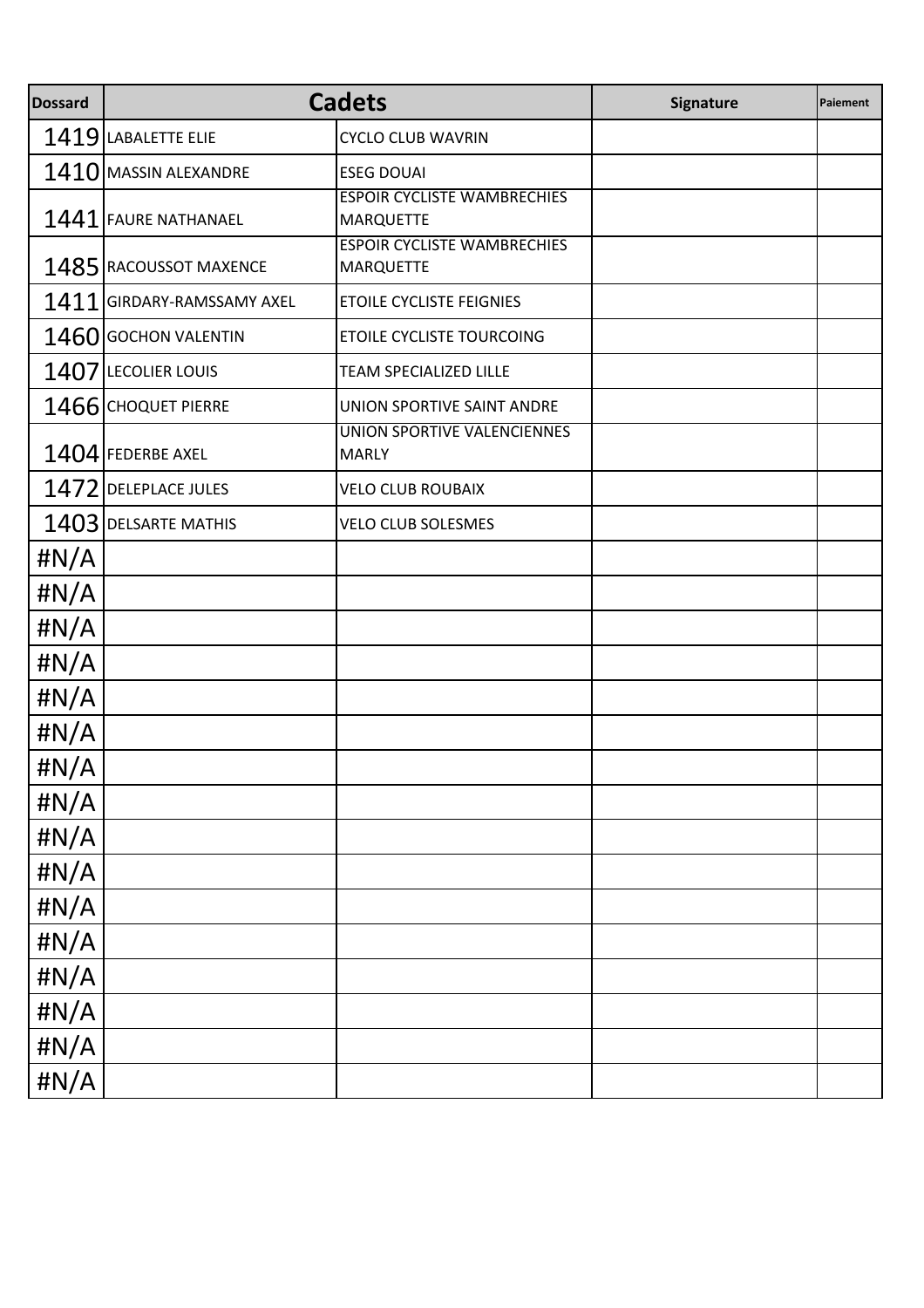| <b>Dossard</b> |                            | <b>Féminines</b>                                      | <b>Signature</b> | Paiement |
|----------------|----------------------------|-------------------------------------------------------|------------------|----------|
|                | 1416 TOURNEUX LOUNA        | <b>ENTENTE CYCLISTE DE FONTAINE</b><br><b>AU BOIS</b> |                  |          |
|                | 1310 RIVART FANNY          | <b>GAZ ELEC CLUB DE DOUAI</b>                         |                  |          |
| 1317           | <b>CARRETTE LENNIE</b>     | LA PEDALE MADELEINOISE                                |                  |          |
|                | 1436 MARTIN JUSTINE        | <b>MANQUEVILLE LILLERS CLUB</b><br><b>CYCLISTE</b>    |                  |          |
|                | 1307 JABLONSKI EVA         | TEAM B.B.L. HERGNIES                                  |                  |          |
|                | 1305 PAGANO LAURA          | TEAM B.B.L. HERGNIES                                  |                  |          |
|                | 1330 DEREGNAUCOURT JOHANNA | TEAM LINK AND RIDE HERIN                              |                  |          |
|                | 1302 HAVREZ CHRISTINE      | TEAM LINK AND RIDE HERIN                              |                  |          |
|                | 1311 LANDAS PRIMEROSE      | UNION SPORTIVE SAINT ANDRE                            |                  |          |
|                | 1313 DELACROIX ANNE LAURE  | <b>VELO CLUB SOLESMES</b>                             |                  |          |
|                | 1323 COUSSIN VIRGINIE      | <b>VELO CLUB UNION HALLUIN</b>                        |                  |          |
| # $N/A$        |                            |                                                       |                  |          |
| # $N/A$        |                            |                                                       |                  |          |
| # $N/A$        |                            |                                                       |                  |          |
| # $N/A$        |                            |                                                       |                  |          |
| # $N/A$        |                            |                                                       |                  |          |
| # $N/A$        |                            |                                                       |                  |          |
| # $N/A$        |                            |                                                       |                  |          |
| # $N/A$        |                            |                                                       |                  |          |
| H N/A          |                            |                                                       |                  |          |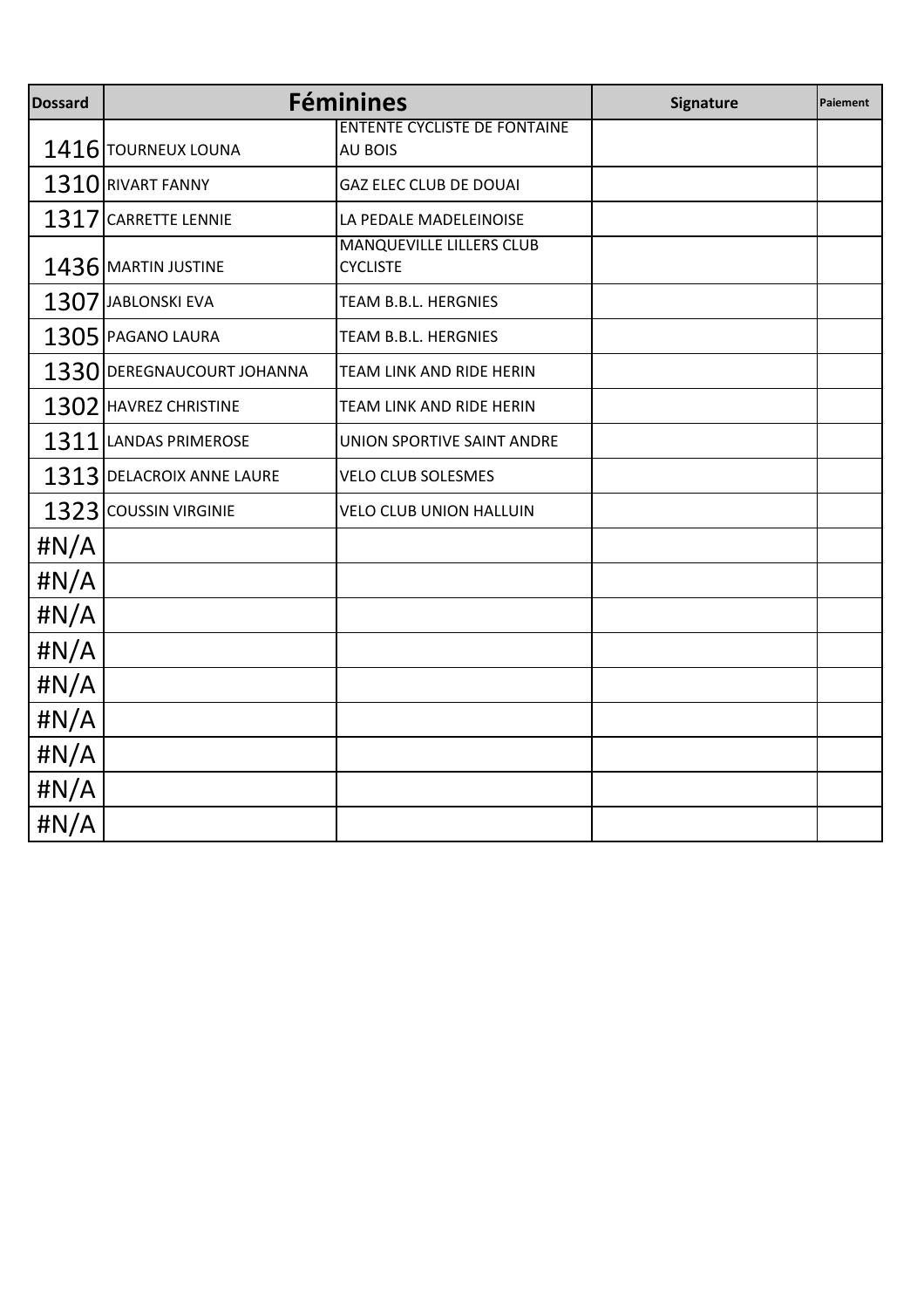| <b>Dossard</b> | <b>Minimes</b>          |                                                       | Signature | Paiement |
|----------------|-------------------------|-------------------------------------------------------|-----------|----------|
|                | 1501 BRACKENIER LUCA    | <b>NEW TEAM MAULDE</b>                                |           |          |
|                | $1504$ FINET ALEXIS     | <b>NEW TEAM MAULDE</b>                                |           |          |
|                | 1560 LOUETTE NOHAN      | 52X11 HIRSON THIÉRACHE                                |           |          |
|                | 1514 CHALAS CYRIAQUE    | ANNEQUIN CYCLING TEAM                                 |           |          |
|                | 1530 BOS BERENICE       | <b>ASSOCIATION CYCLISTE</b><br><b>BELLAINGEOISE</b>   |           |          |
| 1507           | <b>LEMAIRE PIERRE</b>   | <b>BAPAUME CLUB CYCLISTE</b>                          |           |          |
|                | 1543 LHULLIER LOEVAN    | <b>BAPAUME CLUB CYCLISTE</b>                          |           |          |
|                | 1518 DUMORTIER TOM      | <b>CYCLO CLUB WAVRIN</b>                              |           |          |
|                | 1513 TOURNEUX CLARA     | <b>ENTENTE CYCLISTE DE FONTAINE</b><br><b>AU BOIS</b> |           |          |
|                | 1541 DESREUMAUX ELIOT   | <b>ENTENTE CYCLISTE FACHES-</b><br>THUMESNIL RONCHIN  |           |          |
|                | 1536 COLLAINTIER LOUIS  | <b>ESEG DOUAI</b>                                     |           |          |
|                | 1509 LUCZAK SIMON       | <b>ESEG DOUAI</b>                                     |           |          |
|                | 1550 CANU ERWAN         | ETOILE CYCLISTE TOURCOING                             |           |          |
|                | 1528 DUPONT RAPHAEL     | <b>ETOILE CYCLISTE TOURCOING</b>                      |           |          |
|                | 1525 CHUTSCH ALBAN      | HENIN ETOILE CYCLISTE HENINOISE                       |           |          |
|                | 1502 DECOTTIGNIES LUCAS | HENIN ETOILE CYCLISTE HENINOISE                       |           |          |
|                | 1503 FARTEK LEA         | SAULZOIR MONTRECOURT CYCLING<br><b>CLUB</b>           |           |          |
| 1531           | <b>LOBRY ANTHONY</b>    | SAULZOIR MONTRECOURT CYCLING<br><b>CLUB</b>           |           |          |
|                | 1535 VAN FRIEL MAXIME   | SAULZOIR MONTRECOURT CYCLING<br><b>CLUB</b>           |           |          |
|                | $1510$ PAUL TIMEO       | <b>TEAM DECOPUB PROVILLE</b>                          |           |          |
|                | 1534 LARTIGAU GABRIEL   | UNION SPORTIVE VALENCIENNES<br><b>MARLY</b>           |           |          |
|                | 1526 LEFEVRE LOUCIANE   | <b>UNION VELOCIPEDIQUE</b><br><b>FOURMISIENNE</b>     |           |          |
|                | 1505 HAUSSIN ELIOT      | <b>VELO SPRINT DE L'OSTREVENT -</b><br>AUBERCHICOURT  |           |          |
| # $N/A$        |                         |                                                       |           |          |
| # $N/A$        |                         |                                                       |           |          |
| #N/A           |                         |                                                       |           |          |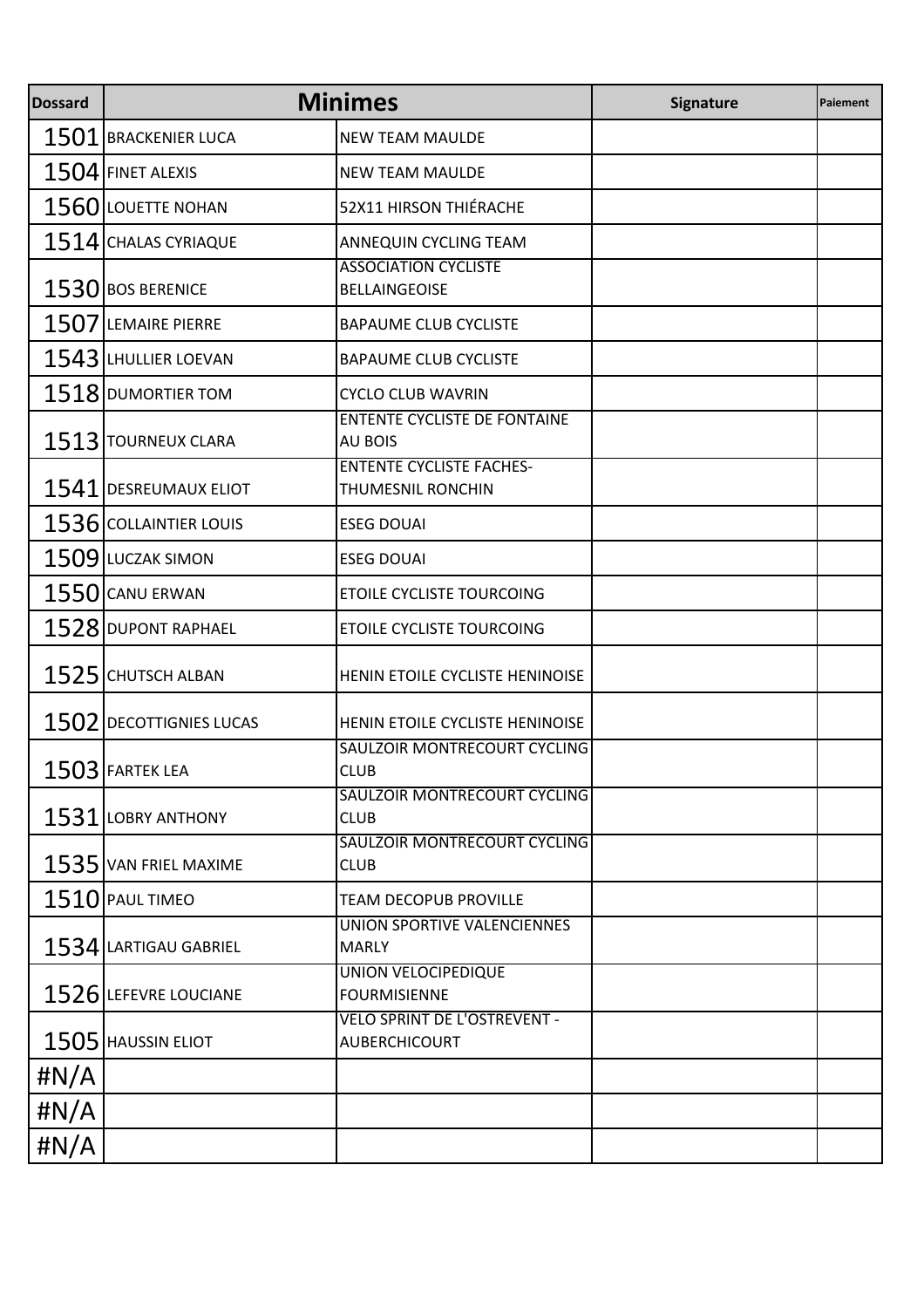| <b>Dossard</b> | <b>Benjamins</b>          |                                                       | Signature | Paiement |
|----------------|---------------------------|-------------------------------------------------------|-----------|----------|
|                | $16$ FINET TIMEO          | <b>NEW TEAM MAULDE</b>                                |           |          |
|                | 42 BLEUZET MATHYS         | <b>BAPAUME CLUB CYCLISTE</b>                          |           |          |
|                | 47 MOTTE LANA             | <b>BAPAUME CLUB CYCLISTE</b>                          |           |          |
|                | 48 MOTTIER ALBAN          | <b>BAPAUME CLUB CYCLISTE</b>                          |           |          |
|                | 55 HAUW SIMON             | <b>BARLIN CERCLE LAIQUE</b>                           |           |          |
| 1              | <b>CROMMELINCK GAËTAN</b> | <b>CYCLOS RANDONNEURS LA BASSEE</b>                   |           |          |
|                | 39 TOURNEUX ALICE         | <b>ENTENTE CYCLISTE DE FONTAINE</b><br><b>AU BOIS</b> |           |          |
|                | 26 MASSIN MAXENCE         | <b>ESEG DOUAI</b>                                     |           |          |
|                | 54 GOCHON AXEL            | ETOILE CYCLISTE TOURCOING                             |           |          |
|                | $51$ BIENFAIT CLEMENT     | T.C.S.P. 59 - FERRIERE LA GRANDE                      |           |          |
| 2              | <b>BISEAU ELIOT</b>       | <b>VELO CLUB BAVAISIEN</b>                            |           |          |
| 27             | <b>MASURE YORICK</b>      | <b>VELO CLUB BAVAISIEN</b>                            |           |          |
|                | 58 VANHAVERBEKE MARTIN    | <b>VELO CLUB BAVAISIEN</b>                            |           |          |
|                | 38 THORLET LYAM           | VELO CLUB DE L'ESCAUT ANZIN                           |           |          |
|                | 65 HOUSET ALEXANDRE       | <b>VELO CLUB ROUBAIX</b>                              |           |          |
| 41             | <b>WILLOQUAUX GABIN</b>   | <b>VELO CLUB UNION HALLUIN</b>                        |           |          |
| #N/A           |                           |                                                       |           |          |
| # $N/A$        |                           |                                                       |           |          |
| #N/A           |                           |                                                       |           |          |
| #N/A           |                           |                                                       |           |          |
| #N/A           |                           |                                                       |           |          |
| H N/A          |                           |                                                       |           |          |
| #N/A           |                           |                                                       |           |          |
| #N/A           |                           |                                                       |           |          |
| #N/A           |                           |                                                       |           |          |
| H N/A          |                           |                                                       |           |          |
| #N/A           |                           |                                                       |           |          |
| $\sharp N/A$   |                           |                                                       |           |          |
| #N/A           |                           |                                                       |           |          |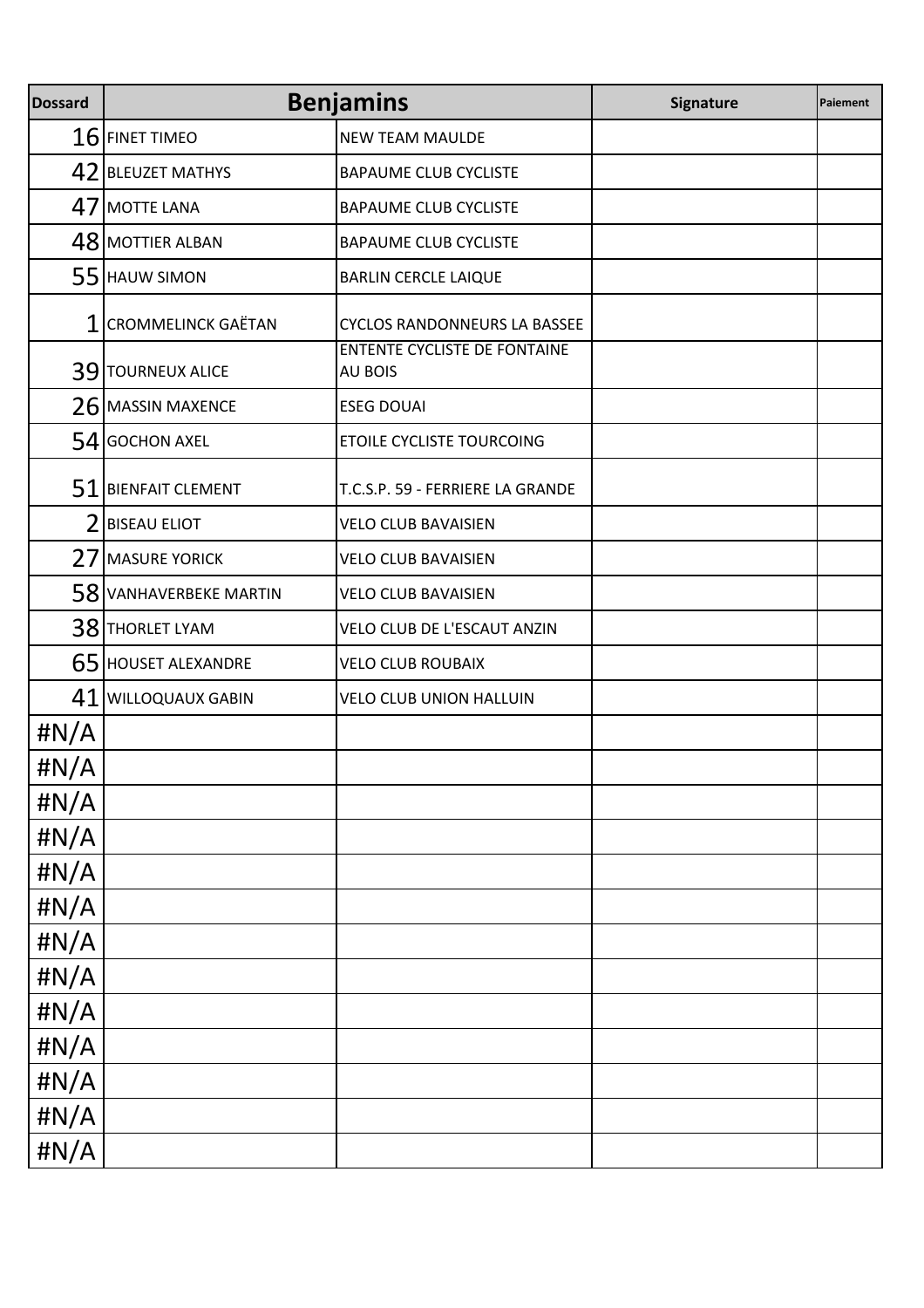| <b>Dossard</b> | <b>Pupilles</b>         |                                              | Signature | Paiement |
|----------------|-------------------------|----------------------------------------------|-----------|----------|
|                | 243 BRACKENIER TOBIAS   | <b>NEW TEAM MAULDE</b>                       |           |          |
|                | 228 BLEUZET LEO         | <b>BAPAUME CLUB CYCLISTE</b>                 |           |          |
| 231            | <b>LEMAIRE LOUIS</b>    | <b>BAPAUME CLUB CYCLISTE</b>                 |           |          |
|                | 214 DUPONT OCTAVIE      | ETOILE CYCLISTE TOURCOING                    |           |          |
|                | 257 LEFEBVRE BASTIEN    | HENIN ETOILE CYCLISTE HENINOISE              |           |          |
|                | 251 FRANCOIS TIMEO      | LOOS EN GOHELLE VELO CLUB<br><b>LOOSSOIS</b> |           |          |
|                | 242 FARTEK DÉBORAH      | SAULZOIR MONTRECOURT CYCLING<br><b>CLUB</b>  |           |          |
|                | 246 VAN FRIEL THOMAS    | SAULZOIR MONTRECOURT CYCLING<br><b>CLUB</b>  |           |          |
| 205            | <b>BIENFAIT CANDICE</b> | T.C.S.P. 59 - FERRIERE LA GRANDE             |           |          |
|                | 223 PEREZ PAUL          | UNION SPORTIVE SAINT ANDRE                   |           |          |
| 217            | <b>LECERF GAEL</b>      | <b>VELO CLUB BAVAISIEN</b>                   |           |          |
| 209            | <b>DEPREZ HADRIEN</b>   | VELO CLUB UNION HALLUIN                      |           |          |
| $\sharp N/A$   |                         |                                              |           |          |
| $\sharp N/A$   |                         |                                              |           |          |
| $\sharp N/A$   |                         |                                              |           |          |
| $\sharp N/A$   |                         |                                              |           |          |
| #N/A           |                         |                                              |           |          |
| #N/A           |                         |                                              |           |          |
| $\sharp N/A$   |                         |                                              |           |          |
| # $N/A$        |                         |                                              |           |          |
| #N/A           |                         |                                              |           |          |
| $\sharp N/A$   |                         |                                              |           |          |
| #N/A           |                         |                                              |           |          |
| #N/A           |                         |                                              |           |          |
| #N/A           |                         |                                              |           |          |
| #N/A           |                         |                                              |           |          |
| #N/A           |                         |                                              |           |          |
| $\sharp N/A$   |                         |                                              |           |          |